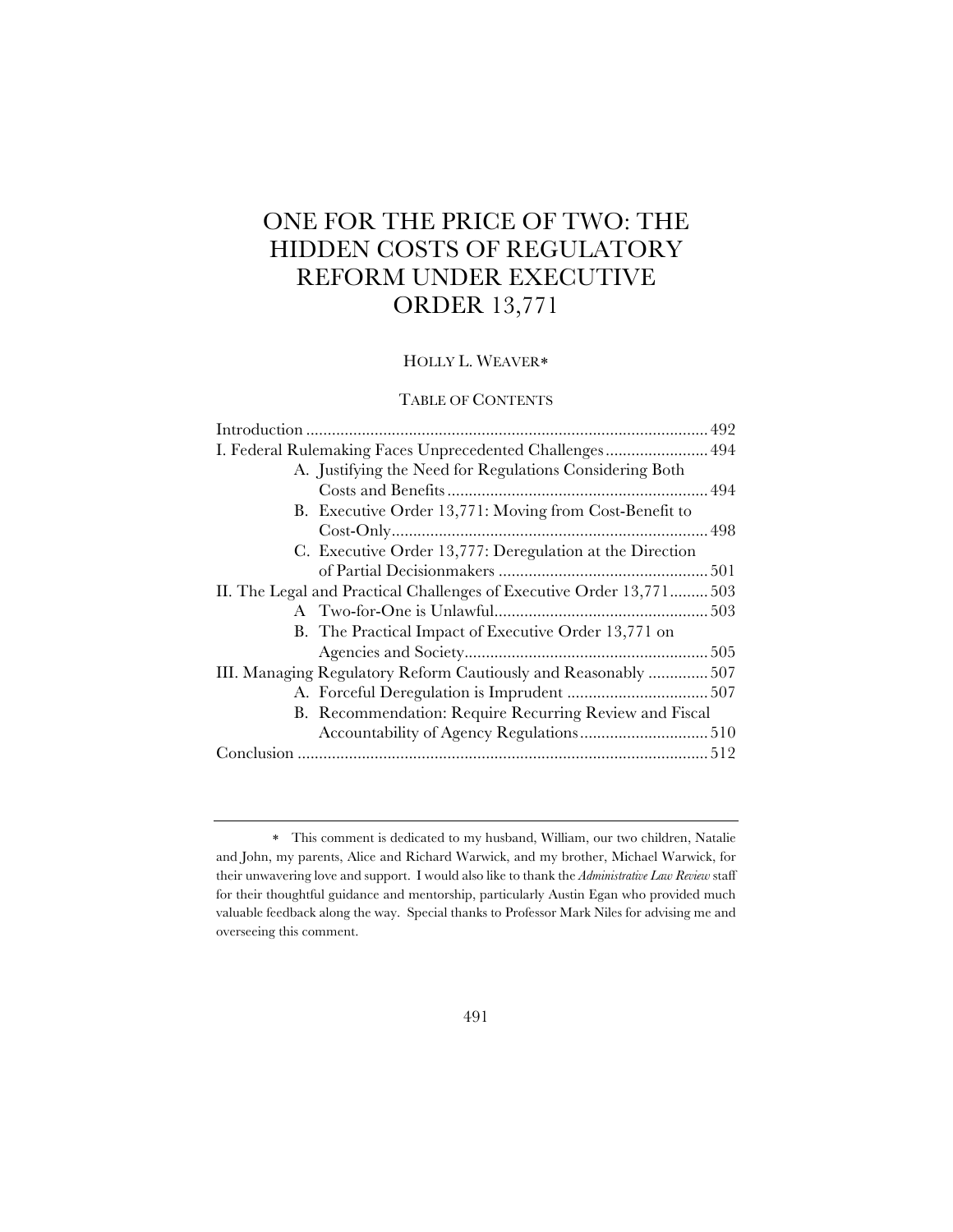### **INTRODUCTION**

Actions taken by President Donald J. Trump in the early weeks of his presidency threaten to significantly impact the administrative state by requiring agencies to engage in imprudent deregulation. While the calls for and rhetoric regarding regulatory reform are not new,<sup>1</sup> for the first time a new administration has imposed requirements on administrative agencies in a way that impedes their ability to implement regulations, leading to potentially dangerous consequences.2 Executive Order 13,7713 is the first presidential action since the inception of the Administrative Procedure Act (APA)4 that requires agency deregulatory action as a mandatory condition for promulgating new regulations. Executive Order 13,771 specifically requires administrative agencies to eliminate two regulations for each new regulation proposed (i.e., two-for-one).5 Executive Order 13,771 also requires agencies for the first time to work within a regulatory budget framework that focuses solely on net costs and does not measure nor account for benefits.<sup>6</sup>

The governing framework for administrative agency rulemaking is derived from the APA.7 The APA gives administrative agencies broad discretion to promulgate regulations within the parameters of each agency's legal authority and establishes the minimum procedural requirements agencies must adhere to when exercising this rulemaking authority.8 This authority is not, however, without bounds. Agencies can only regulate in accordance with the authority conferred upon them by Congress.<sup>9</sup> The reasons for, and

4. Administrative Procedure Act, 5 U.S.C. §§ 551–559, 561–570a, 701–706 (2012).

6. *Id.*

7. 5 U.S.C. §§ 551–559, 701–706; JEFFREY S. LUBBERS, A GUIDE TO FEDERAL AGENCY RULEMAKING 3 (5th ed. 2012).

8. 5 U.S.C. § 553(b).

9. *See, e.g.*, Gonzales v. Oregon, 546 U.S. 243, 258 (2006) (discussing whether *Chevron* deference applies to a particular rulemaking action, the Court noted that as a starting point the promulgated rule must be in alignment with the authority delegated by Congress).

<sup>1.</sup> *See* Peter L. Strauss & Cass R. Sunstein, *The Role of the President and OMB in Informal Rulemaking*, 38 ADMIN. L. REV. 181, 181 (1986); *see also* Sidney Shapiro et al., *Saving Lives, Preserving the Environment, Growing the Economy: The Truth About Regulation*, CTR. PROGRESSIVE REFORM 1 (2011) (responding to an onslaught led by the United States House of Representatives on the purported ills of federal regulations, which consisted of numerous congressional hearings and the introduction of several bills seeking to impede the regulatory process and devalue regulation).

<sup>2.</sup> *See, e.g.*, Rick Melberth et al., *The Dangers of Formulaic Deregulation*, REG. REV. (July 20, 2017), https://www.theregreview.org/2017/07/20/melberth-bass-lake-dangers-formulaicderegulation.

<sup>3.</sup> Exec. Order No. 13,771, 82 Fed. Reg. 9339 (Jan. 30, 2017).

<sup>5.</sup> Exec. Order No. 13,771, 82 Fed. Reg. at 9339.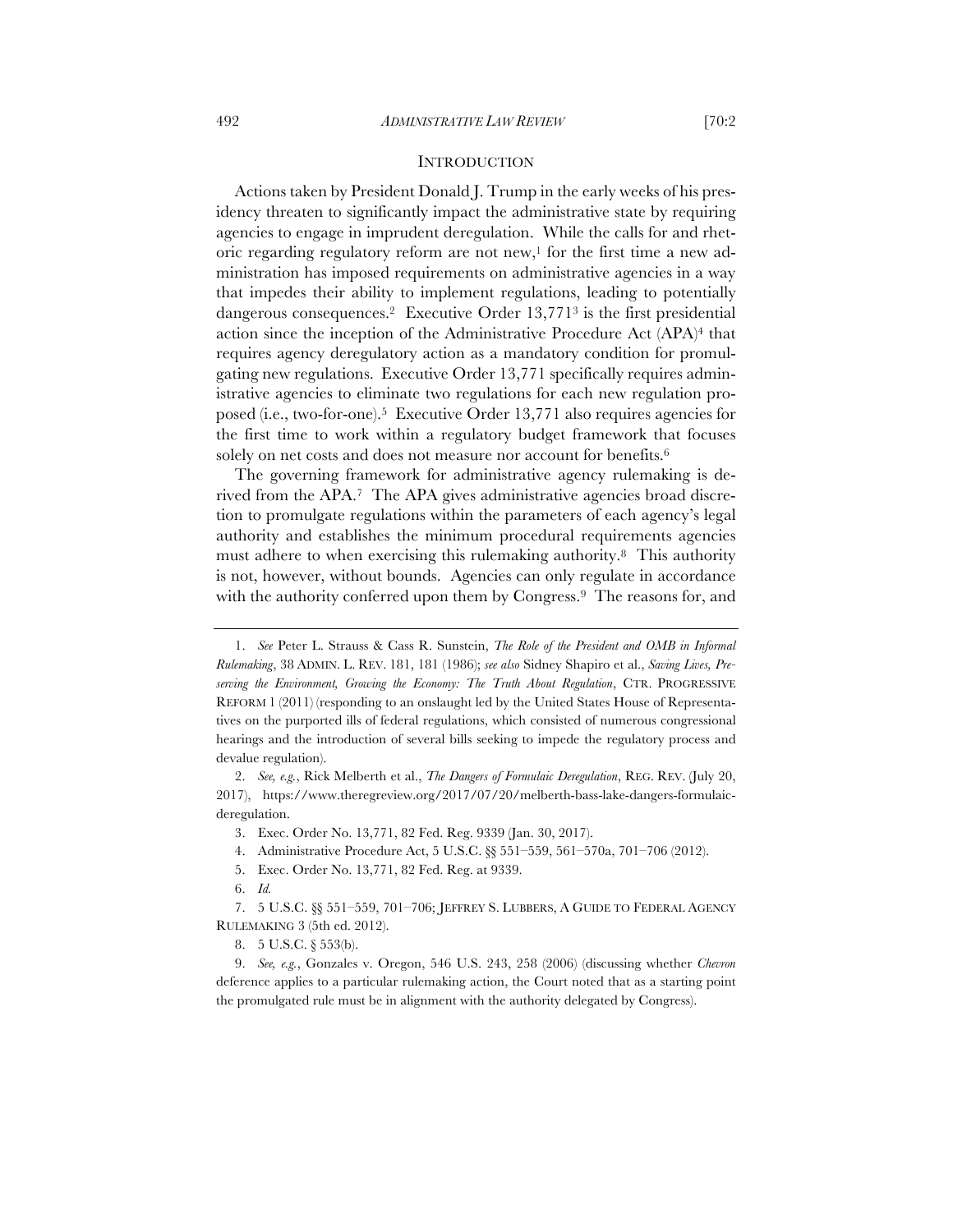the intended goals of, federal regulation are specific to each administrative agency's central purpose and the substantive area it governs in accordance with its enabling statutes.<sup>10</sup>

The broad regulatory authority vested in administrative agencies is understandably subject to scrutiny and criticism.<sup>11</sup> While a healthy amount of skepticism promotes agency accountability and regulatory responsibility,<sup>12</sup> the latest directive requiring deregulation is misguided and unlikely to achieve its purpose.13 Mandating the elimination of two regulations for each new regulation issued will significantly impair administrative agencies in their efforts to promulgate regulations to solve emerging problems and to improve existing safeguards, as science may dictate.14 Hampering agency rulemaking authority in this way is contrary to congressional intent as evidenced by the broad authority conferred upon agencies under the APA.

Two agencies—the Food and Drug Administration (FDA) and the Department of Transportation (DOT)—both with an interest in promoting public health, safety, and welfare, are highlighted throughout this comment to show the actual and potential impact of President Trump's deregulatory agenda on those interests. Part I discusses the importance of engaging in a cost-benefit analysis in the regulatory decisionmaking process, and contends that the two-for-one Executive Order threatens that kind of reasoned analysis

12. *See generally* Jeffrey S. Lubbers, *Better Regulations: The National Performance Review's Regulatory Reform Recommendations*, 43 DUKE L.J. 1165, 1168–69 (1994) (agreeing, as part of a team of scholars gathered to discuss the National Performance Review's regulatory reform recommendations, that the group could recommend neutral procedural reforms with the common goal of producing better regulation).

13. *See* Caroline Cecot & Michael A. Livermore, *The One-In, Two-Out Executive Order is a*   $\zeta$ ero, 166 U. PA. L. REV. 1, 1–2 (2017) (finding implausibility in the two-for-one Executive Order achieving its stated goals in any sensible fashion).

14. *See, e.g.*, Scott Slesinger & Robert Weissman, *Donald Trump's Unconstitutional Executive Order on Regulations*, REG. REV. (May 17, 2017), https://www.theregreview.org/2017/05/17/slesinger-weissman-unconstitutional-executive-order.

<sup>10.</sup> *See, e.g.*, Nat'l Petroleum Refiners Ass'n v. FTC, 482 F.2d 672, 693 (D.C. Cir. 1973) (upholding an agency's rulemaking action in part because it fell within the agency's central purpose as agreed by Congress).

<sup>11.</sup> *See Over-regulated America*, ECONOMIST (Feb. 18, 2012), http://www.economist.com/node/21547789 (calling for simplicity in the way regulations are written due to the significant burdens imposed by regulations that are far too complex); *see also* Frank Newport, *Americans Leery of Too Much Gov't Regulation of Business*, GALLUP NEWS (Feb. 2, 2010), http://news.gallup.com/poll/125468/americans-leery-govt-regulation-business.aspx (citing polling data showing that the average American is generally concerned about the degree to which the government regulates businesses).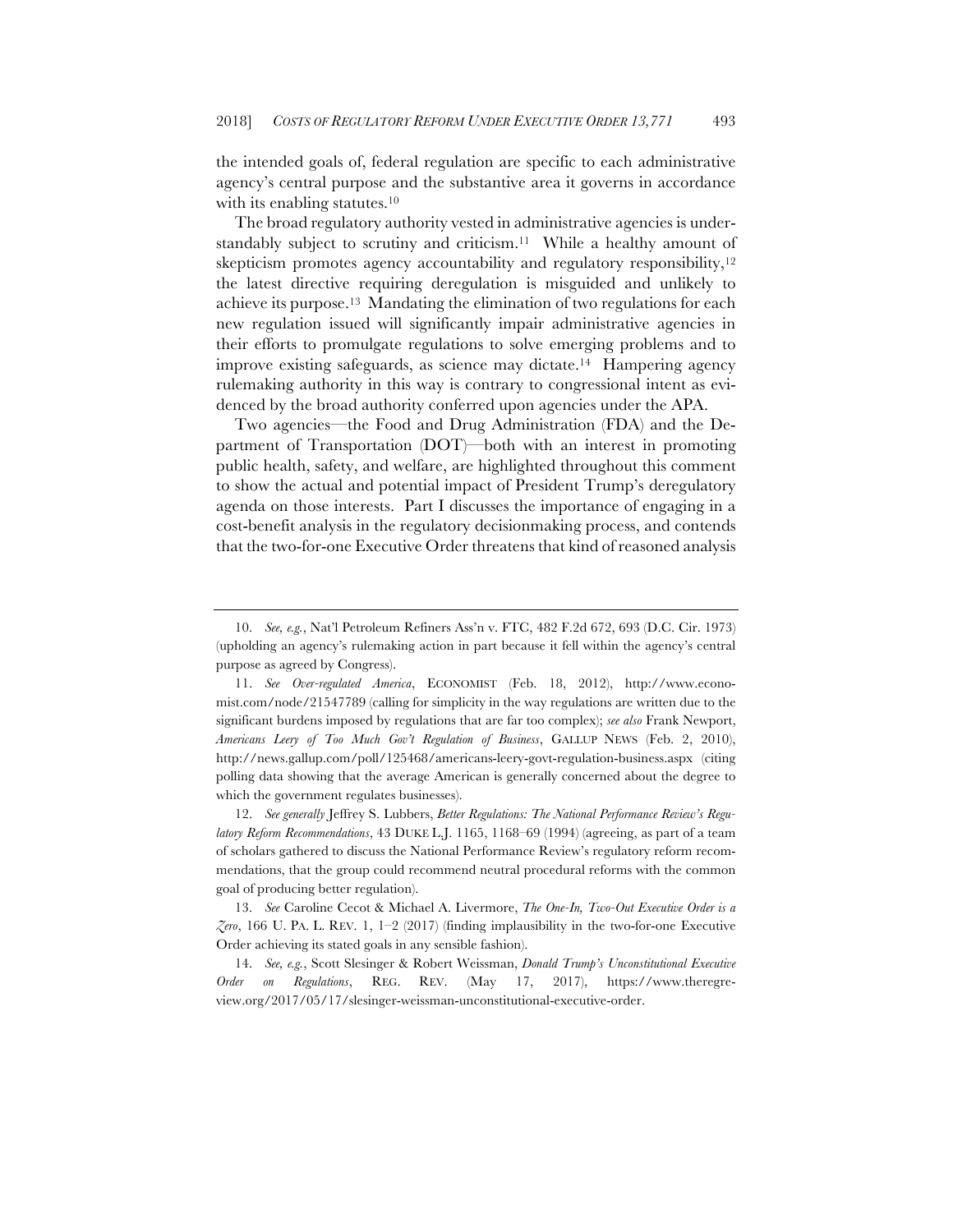by moving to a cost-only focus. Part I also discusses newly established regulatory task forces and how the makeup of those task forces presents conflicts of interest, citing an example within DOT. Part II asserts that the two-forone Executive Order is unlawful because it exceeds the authority vested in the President under the Constitution, and introduces a clearly arbitrary element upon which agencies must now rely in the regulatory process. Part II also discusses an FDA rulemaking action that has been negatively impacted by the two-for-one Executive Order and is now being held in abeyance. Part III explains why the two-for-one Executive Order is not a viable measure using a DOT safety regulation as a case study. Part III also includes a recommendation designed to promote regulatory responsibility and agency accountability. Specifically, agencies should be required to develop measures to retrospectively review all existing regulations, including renewed economic impact analyses where appropriate, and engage in a recurring review of regulations going forward on a cyclical basis.

#### I. FEDERAL RULEMAKING FACES UNPRECEDENTED CHALLENGES

#### *A. Justifying the Need for Regulations Considering Both Costs and Benefits*

Regulations are necessary to protect the health, safety, and welfare of individuals living in the United States, and administrative agencies are best suited to promulgate regulations at the federal level.<sup>15</sup> While regulations may impose large costs on businesses and industries,16 those costs are necessary to achieve desired outcomes and are substantiated through the cost-benefit analysis required as part of the rulemaking process, at least since 1993.17 President Clinton sought to address the concerns associated with costly regulation by focusing on Office of Management and Budget (OMB) oversight of significant regulatory actions in Executive Order 12,866.18 The Clinton

<sup>15.</sup> *See* ANDREW F. POPPER ET AL., ADMINISTRATIVE LAW: A CONTEMPORARY APPROACH 71 (3d ed. 2016) (explaining that the legislative branch, at both the federal and state levels, is not poised to identify necessary and appropriate regulatory requirements considering the pace at which technology advances; rather, administrative agencies are best suited to perform the role of regulatory rulemaking).

<sup>16.</sup> *See, e.g.*, Jeff Rosen, *Putting Regulators on a Budget*, NAT'L AFF. J., Spring 2016, at 42, 45.

<sup>17.</sup> *See* Exec. Order No. 12,866, 58 Fed. Reg. 51,735 (Sept. 30, 1993). *See generally* OFFICE OF MGMT. & BUDGET, EXEC. OFFICE OF THE PRESIDENT, CIRCULAR NO. A-4, REGULATORY ANALYSIS (2003) (guiding agencies through key considerations in the rulemaking process, including cost-benefit analysis).

<sup>18.</sup> Exec. Order No. 12,866, 58 Fed. Reg. at 51,735 (defining a "significant regulatory action" as one that has an annual economic impact of \$100 million or more, one that raises novel legal policy issues, etc.).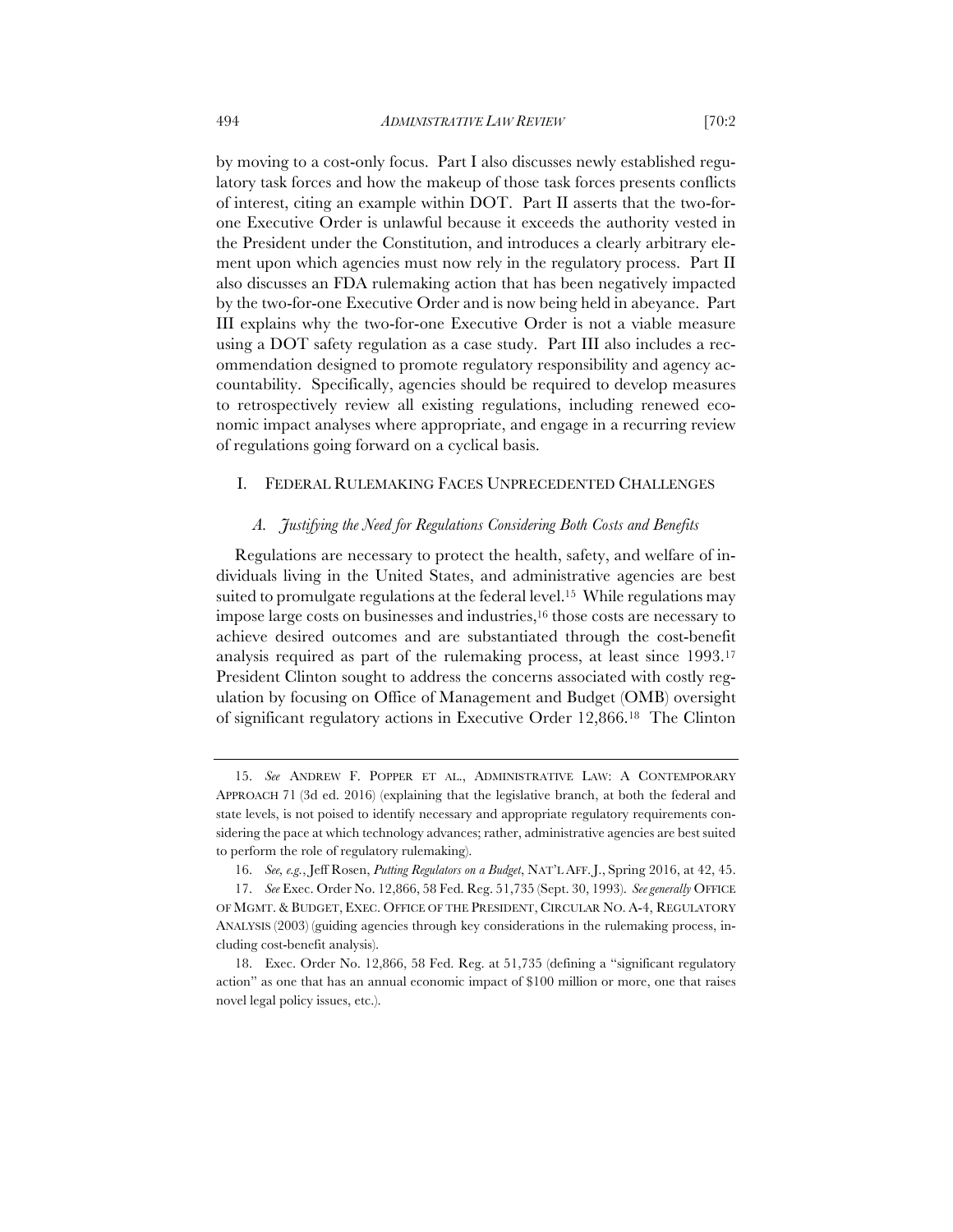Executive Order, for example, established regulatory principles requiring agencies to: (1) identify the problems and the significance of the problems they seek to address; (2) consider whether existing regulations impact those problems and whether amending existing regulations is prudent; (3) identify alternative approaches; and (4) develop regulations in the most cost-effective way possible to achieve desired goals.19 In accordance with President Clinton's Executive Order, agencies are required to examine the costs and benefits associated with regulatory actions and are expected to make a rational conclusion that the cost of any regulatory action proposed is justified by the benefits it is expected to yield.20 These regulatory principles have remained in effect under subsequent administrations, including the current Administration.21 Thus, at least in theory, both costs and benefits remain key features of analysis as part of agency rulemaking.

The underlying premise of cost-benefit analysis is simple—it models what businesses do; one example is by measuring the cost of producing a particular product against the likelihood that consumers will purchase the product, resulting in a net profit.<sup>22</sup> Carried over into the governmental regulatory world, however, this seemingly simple premise is far more complex. As part of this analysis, regulators seek to determine the costs regulated entities will necessarily assume as a result of implementing a new regulation.23 Next, and undisputedly more intricate, regulators must attempt to identify the benefits such regulations will yield, and attempt to quantify such benefits.<sup>24</sup>

Justifying the need for a regulation based on the benefits it will yield is an arduous task in part because various segments of society value benefits differently—what is important to one may not be important to another.25 Further, when it is difficult to quantify the value of benefits monetarily, in some

<sup>19.</sup> *Id.*

<sup>20.</sup> *Id.*

<sup>21.</sup> Exec. Order No. 13,777, 82 Fed. Reg. 12,285 (Feb. 24, 2017) (indicating that one of the duties of a regulatory reform officer is to oversee regulatory reform initiatives, including Executive Order 12,866 as it relates to regulatory planning and review).

<sup>22.</sup> *See* Frank Ackerman & Lisa Heinzerling, *Pricing the Priceless: Cost-Benefit Analysis of Environment Protection*, 150 U. PA. L. REV. 1553, 1556 (2002) (explaining how governmental regulatory cost-benefit analysis mirrors the standard market functionality prevalent in the private sector).

<sup>23.</sup> *See id.* at 1557.

<sup>24.</sup> *See id.*

<sup>25.</sup> *See generally id.* at 1566–67 (noting a distinction in how benefits are valued depending on whether one is acting in his role as private consumer or a public citizen).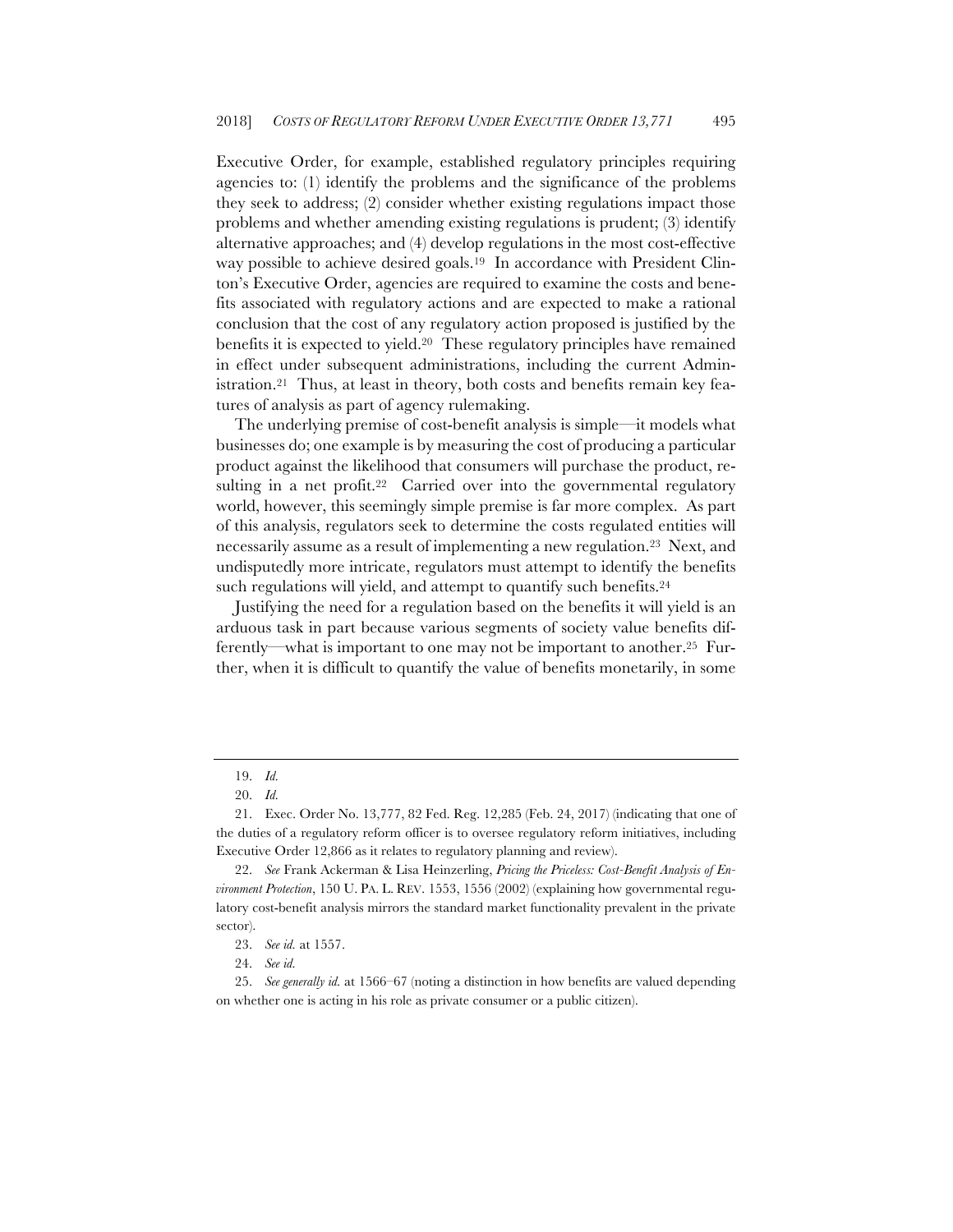instances economists attempt to create artificial prices, for example, by polling individuals to determine what value they attach to certain benefits.26 Another method economists use is to observe how consumers behave in various markets.27 The valuation of benefits is thus subjective by nature and open to interpretation and criticism.28 Nonetheless, critics cannot overlook the conundrum regulators face when tasked with promulgating regulations to protect the health, safety, and welfare of human life—the compliance costs of which may come with an obvious price tag—and the inherent difficulty of quantifying the benefits such regulations are expected to yield.29

Consider the FDA, for example, which is charged with promoting and protecting the public health.30 To carry out its mission, the FDA is required to ensure that: (1) food is safe for public consumption; (2) drugs are safe and effective; (3) devices intended for human use are reasonably expected to be safe and effective; (4) cosmetics are safe and adequately labeled; and (5) the public is protected from electronic product radiation.31 The FDA also has authority to regulate tobacco products in the interest of public health.32 The FDA has the sometimes impractical task of quantifying the health-related value of its regulations—an example being a regulation promulgated in 2016 to: (1) define "tobacco product" for the purpose of being subject to FDA regulatory authority; (2) prohibit the sale of tobacco products to anyone under the age of eighteen; and (3) require the display of health warnings on certain tobacco products.33 In this rulemaking effort, the FDA stated that the direct

<sup>26.</sup> *See id.* at 1557–58 (citing the contingent valuation methodology which functions as an opinion poll through which researchers seek to quantify the value of items that cannot be purchased in a store by asking a subset of the population how much they would be willing to pay to safeguard such items).

<sup>27.</sup> *See id.* (providing an example of how economists attempt to assess the monetary value workers place on human life in the employment context—the extent to which two jobs are similar except that one is more dangerous and higher paid, workers who take the higher pay along with the greater risk of death essentially assign a dollar value to human life by voluntarily accepting that risk).

<sup>28.</sup> *See id.* at 1568 (asserting that cost-benefit analysis is generalized in a way that represents societal values as a whole and lacks context that may prove to be important to individual valuations).

<sup>29.</sup> *See generally* LISA HEINZERLING & MARK TUSHNET, THE REGULATORY & ADMINISTRATIVE STATE 528 (2006).

<sup>30.</sup> 21 U.S.C. § 393(b) (2012).

<sup>31.</sup> *Id.*

<sup>32.</sup> *Id.* § 387(a).

<sup>33.</sup> Tobacco Products Subject to FDA Authority, 21 C.F.R. § 1100 (2017); Cigarettes, Smokeless Tobacco, and Covered Tobacco Products, 21 C.F.R. § 1140 (2017); Minimum Required Warning Statements, 21 C.F.R. § 1143 (2017).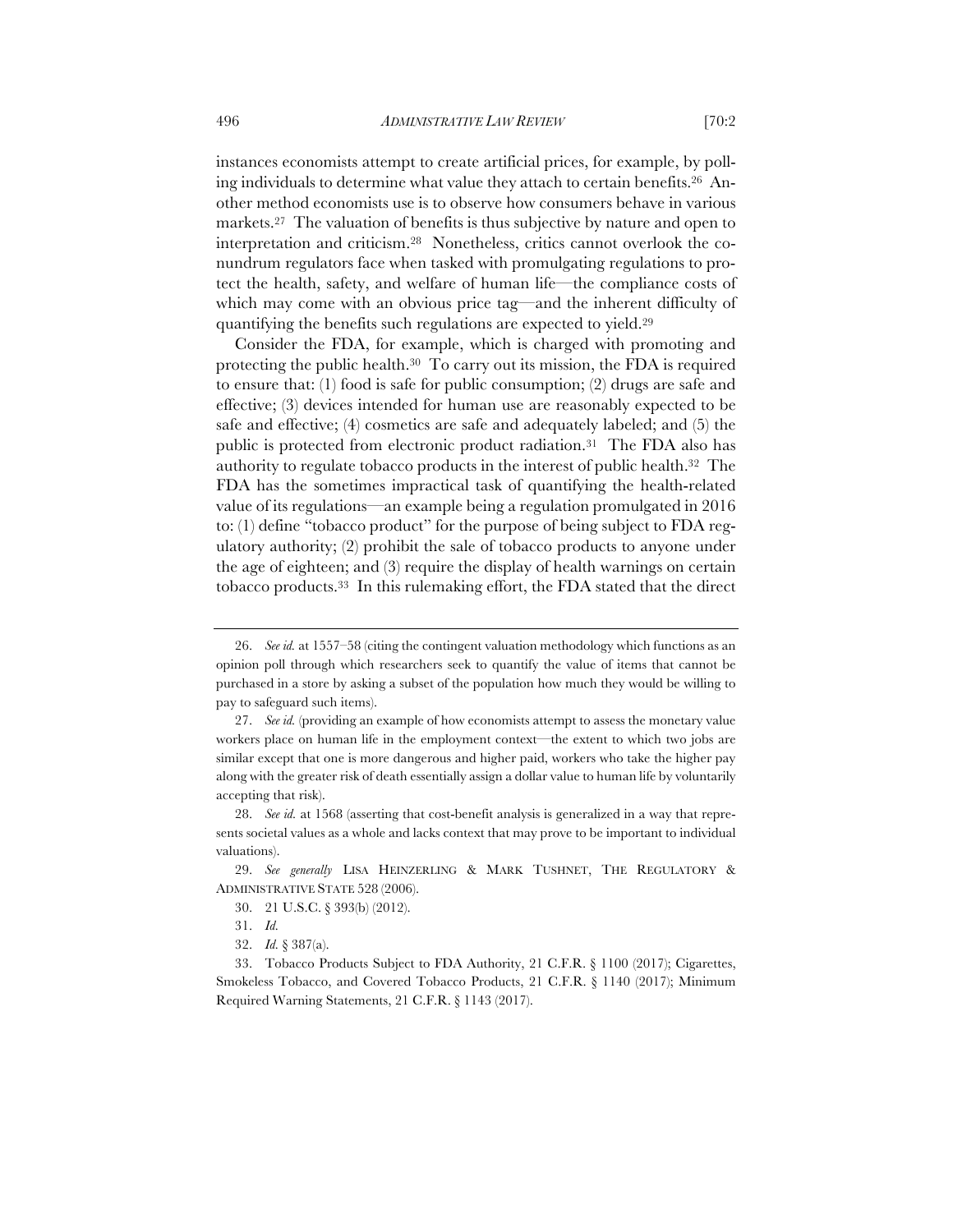benefits of the regulation were difficult to quantify, but in the FDA's view the benefits nonetheless justify the costs.34 The FDA found this rule necessary to reduce illness and death associated with tobacco use.35

A controversial provision of the FDA's 2016 tobacco product rulemaking is the regulation of the sale of e-cigarettes, which some consumers believe is a healthier alternative to smoking tobacco cigarettes.36 Critics of the FDA tobacco product rulemaking action have expressed concern that it would suppress the innovation of e-cigarette manufacturers, leaving consumers to resort to traditional tobacco cigarettes.37 Conversely, the FDA's position is that regulating e-cigarettes will nonetheless benefit public health because scientific data shows that e-cigarettes have the potential to cause harm, and regulation is a necessary step to learning more about that potential harm.38

To justify its assertion, the FDA notes that even though a category of products like e-cigarettes may be considered a better alternative to traditional tobacco cigarettes, certain products within that broader category, such as those that are marketed to younger individuals or that contain higher levels of toxicants, may not be.39 The FDA, relying on its expertise, asserts that regulations are necessary to ensure product consistency in the concentration of chemicals used in these products.40 While the FDA perceives the regulation of e-cigarettes to yield societal benefits, many critics perceive such regulation

36. *See, e.g.*, Dennis Thompson, *Are E-Cigarettes Safer Than Tobacco? New Study Fires Up Debate*, CBS NEWS (Feb. 6, 2017, 6:10 PM), https://www.cbsnews.com/news/are-e-cigarettessafer-than-tobacco-new-study-fuels-debate (citing a study showing that the carcinogen and toxicant levels of those who use e-cigarettes and completely stop smoking tobacco cigarettes is substantially reduced in the long term, as compared to those who smoke tobacco products).

37. *See, e.g.*, Guy Bentley, *GOP Senator Challenges FDA On Crushing E-Cig Regulations*, DAILY CALLER (May 19, 2016, 5:15 PM), http://dailycaller.com/2016/05/19/gop-senator-challenges-fda-on-crushing-e-cig-regulations (quoting Senator Ron Johnson who expressed concern that the regulation of e-cigarettes would in effect harm the e-cigarette industry, resulting in less innovation and consumers resorting to smoking tobacco cigarettes).

38. Deeming Tobacco Products to be Subject to the Federal Food, Drug, and Cosmetic Act, as Amended by the Family Smoking Prevention and Tobacco Control Act; Restrictions on the Sale and Distribution of Tobacco Products and Required Warning Statements for Tobacco Products, 81 Fed. Reg. at 28,983.

40. *Id.*

<sup>34.</sup> Deeming Tobacco Products to be Subject to the Federal Food, Drug, and Cosmetic Act, as Amended by the Family Smoking Prevention and Tobacco Control Act; Restrictions on the Sale and Distribution of Tobacco Products and Required Warning Statements for Tobacco Products, 81 Fed. Reg. 28,974, 28,981 (May 10, 2016).

<sup>35.</sup> *Id.* at 28,975 (explaining that subjecting tobacco products to the Federal, Food, Drug, and Cosmetic Act will significantly benefit the public health).

<sup>39.</sup> *Id.* at 28,984.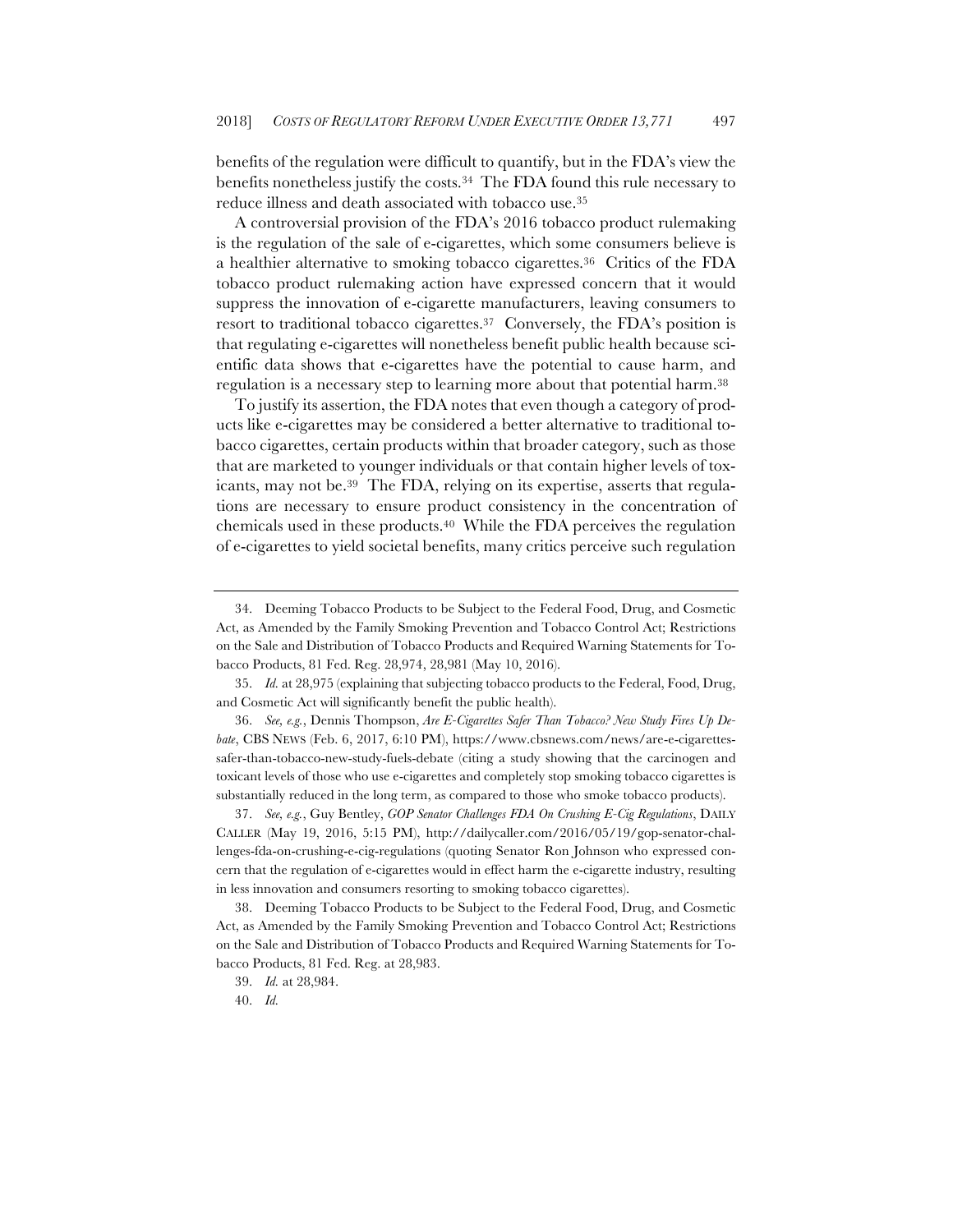will have a detrimental effect.<sup>41</sup> The valuation of benefits, whether monetized or theoretical, is not purely objective and can depend on one's personal beliefs and priorities. Regardless, while difficult to quantify, benefits are a critical component of the regulatory framework—it is the benefits that regulations yield which justifies rulemaking.42

### *B. Executive Order 13,771: Moving from Cost-Benefit to Cost-Only*

President Trump issued Executive Order 13,771 with the stated purpose of being fiscally prudent and responsible in managing the regulatory compliance costs that require the expenditure of private funds as imposed by agencies through rulemaking.43 President Trump's Executive Order provides that for every new regulation an agency issues, the agency must identify at least two existing regulations for elimination.44 Further, the Executive Order establishes a regulatory budget—a concept focused on limiting the extent to which regulators can impose compliance costs on regulated entities, similar to budgetary limits on agencies to spend taxpayer dollars.45 Initially, this regulatory budget required the cost of all new regulations finalized in fiscal year (FY) 2017 to be no more than zero, including the cost of any regulations repealed, unless otherwise required by law or as directed by the OMB Director.46

On April 5, 2017, the Office of Information and Regulatory Affairs (OIRA) issued implementing guidance to address the requirements imposed by the two-for-one Executive Order.<sup>47</sup> The implementing guidance explains that a regulatory action under the two-for-one Executive Order is a significant regulatory action that imposes costs in any amount.<sup>48</sup> Conversely, a

<sup>41.</sup> *See id.* at 28,983; *see also* Christopher Russell, *Unintended Consequences of the FDA's E-Cigarette Regulations*, THE HILL (Aug. 25, 2016, 10:00 AM), http://thehill.com/blogs/punditsblog/healthcare/292542-unintended-consequences-of-the-fdas-e-cigarette-regulations (agreeing with the Food and Drug Administration's (FDA's) efforts to regulate in this area on principle but noting concern that the regulation will have a negative impact on the e-cigarette industry leading to less innovation and resulting in harmful consumer behavior).

<sup>42.</sup> *See, e.g.*, Slesinger & Weissman, *supra* note 14.

<sup>43.</sup> Exec. Order No. 13,771, 82 Fed. Reg. 9339 (Jan. 30, 2017).

<sup>44.</sup> *Id.*

<sup>45.</sup> *See id.*; *see also* Rosen, *supra* note 16, at 50–52; Jeffrey A. Rosen & Brian Callanan, *The Regulatory Budget Revisited*, 66 ADMIN. L. REV. 835, 837 (2014).

<sup>46.</sup> Exec. Order No. 13,771, 82 Fed. Reg. at 9339.

<sup>47.</sup> *See generally* OFFICE OF MGMT.& BUDGET, EXEC. OFFICE OF THE PRESIDENT, NO. M-17-21, GUIDANCE IMPLEMENTING EXECUTIVE ORDER 13,771, TITLED "REDUCING REGULATION & CONTROLLING REGULATORY COSTS" (2017).

<sup>48.</sup> *See generally id.*; *see also* Exec. Order No. 12,866, 58 Fed. Reg. 51,735 (Sept. 30, 1993)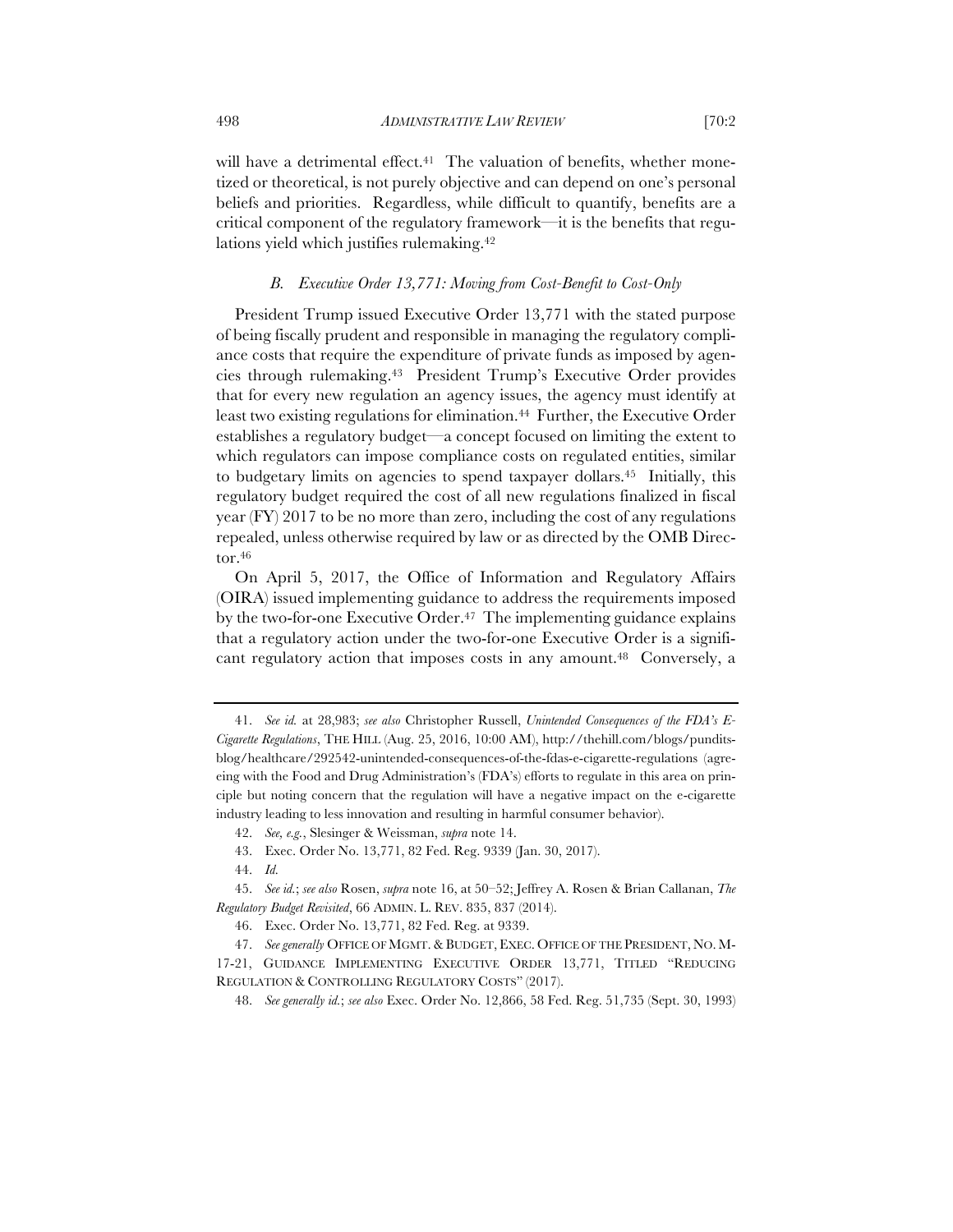deregulatory action is one that imposes negative costs.<sup>49</sup> A deregulatory action need not be "significant" as defined by President Clinton's Executive Order 12,866.50 By definition, both regulatory and deregulatory actions are cost-focused, with no mention of benefits.51

The implementing guidance offers little information regarding how benefits are to be accounted for under the two-for-one Executive Order, with the exception of one paragraph stating that agencies must still consider benefits for all regulatory and deregulatory actions.<sup>52</sup> This one reference to considering benefits in the implementing guidance is at odds with the two-for-one Executive Order, given that agencies are now required to work within a regulatory budget that considers costs only.53 This attempt to dress the two-forone Executive Order in language supportive of cost-benefit analysis is flatly incompatible with the reality agencies now face.

On September 7, 2017, the OIRA Administrator issued a memorandum directing agency heads to prepare a proposed cost allowance for FY 2018, along with an explanation of how it was developed and how it aligns with President Trump's regulatory policies and priorities.<sup>54</sup> Agencies are expected to develop proposals that will generate a net reduction in regulatory costs and send those proposals to OIRA for review.55 Since agencies were required to balance out at net zero total incremental costs for FY 2017, as dictated by the two-for-one Executive Order, the requirement to *further* reduce regulatory budgets means that agencies will be required to eliminate regulations in FY 2018 to reduce regulatory costs.<sup>56</sup> The regulatory budget by itself forces agency deregulatory action—even in the absence of intent to issue a

53. *See* Avi Garbow & Bryson Smith, *Regulatory Reform Agenda Opens Door for Public Input*, LAW360 (May 4, 2017, 12:13 PM), https://www.law360.com/articles/919239/regulatoryreform-agenda-opens-door-for-public-input (discussing the clash the implementing guidance creates on this issue).

54. OFFICE OF MGMT. & BUDGET, EXEC. OFFICE OF THE PRESIDENT, NO. M-17-31, FY 2018 REGULATORY COST ALLOWANCES (2017).

55. *Id.*

56. *See* Charles S. Clark, *Agencies Told to Cut Regulatory Budgets in Fiscal 2018*, GOV'T EXEC. (Sept. 11, 2017, 2:43 PM), http://www.govexec.com/management/2017/09/agencies-toldcut-regulatory-budgets-fiscal-2018/140894.

<sup>(</sup>defining "significant regulatory action").

<sup>49.</sup> *See generally* OFFICE OF MGMT. & BUDGET, *supra* note 47.

<sup>50.</sup> *Id.*; *see generally* Exec. Order No. 12,866, 58 Fed. Reg. at 51,735.

<sup>51.</sup> *See generally* OFFICE OF MGMT. & BUDGET, *supra* note 47.

<sup>52.</sup> *See id.* (responding to question 32, the guidance states that agencies must still rely on Executive Order 12,866 as the principal governing authority on regulatory review and planning, and that agencies are required to continue analyzing both costs and benefits in compliance with the requirements that predate Executive Order 13,771).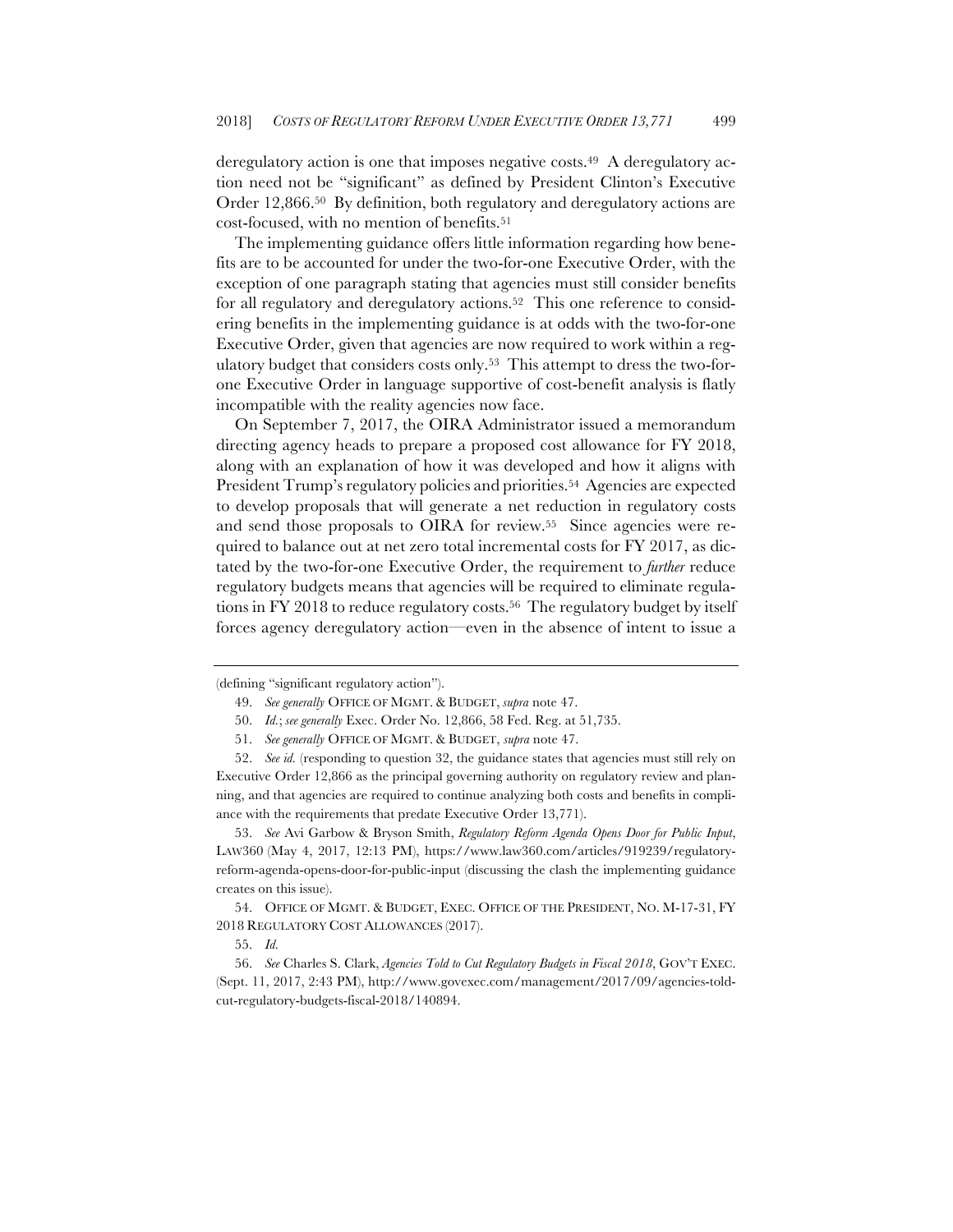significant regulatory action, agencies must still find regulations to repeal to meet budget demands.57

Proponents of deregulation would argue that there are simply too many regulations that result in high costs and regulatory burdens on regulated entities including businesses, universities, hospitals, labor unions, and nonprofit organizations.58 The factual basis for their argument is heavily reliant on numbers.59 However, legal scholars question the validity of such data, weakening the notion that these numbers are indicative of a systemic problem.60 Moreover, these proponents of deregulation overlook the fact that, according to OMB, benefits far exceed costs.61 OMB's 2015 report on costs and benefits of federal regulation, for example, reflects that the ratio of total benefits to total costs ranges from approximately 4:1 to 10:1.62 Yet under the two-for-one Executive Order, agencies must ignore those benefits and focus solely on reducing the costs of regulations to meet regulatory budget demands.63 Consideration of costs simply cannot be divorced from consideration of benefits.64 Imposing a fixed budget or cap on agency rulemaking,

60. *See* Heinzerling & Ackerman, *supra* note 59, at 128–29 (critiquing NICHOLE V. CRAIN & W. MARK CRAIN,THE IMPACT OF REGULATORY COSTS ON SMALL FIRMS iv (2010), a study developed for the Small Business Association's Office of Advocacy, "The latest and biggest phony number being circulated by the anti-regulatory crowd is the figure of \$1.75 trillion supposedly the amount we in the United States spend every year on federal regulations. . . . The Crain and Crain report is, as Obama regulatory czar Cass Sunstein put it in recent congressional testimony, 'deeply flawed.'").

61. *See* OFFICE OF MGMT. & BUDGET, EXEC. OFFICE OF THE PRESIDENT, 2015 REPORT TO CONGRESS ON THE BENEFITS AND COSTS OF FEDERAL REGULATIONS AND AGENCY COMPLIANCE WITH THE UNFUNDED MANDATES REFORM ACT 20 (2015), https://obamawhitehouse.archives.gov/sites/default/files/omb/inforeg/2015\_cb/2015 cost-benefit-report.pdf.

62. *See id.* at  $1-2$  (noting that for the previous decade, the total benefits of federal regulations were estimated at \$261 billion to \$981 billion, while total costs were only estimated at \$68 billion to \$103 billion, using 2010 dollars).

63. *See generally* OFFICE OF MGMT. & BUDGET, *supra* note 54.

64. *See, e.g.*, Am. Textile Mfrs. Inst., Inc. v. Donovan, 452 U.S. 490, 509 (1981) (holding, in the context of the Occupational Safety and Health Act, that Congress's definition of the role of costs and benefits in the enabling statute placed a higher weight on the benefit of worker health, and any standard that struck a different balance was inconsistent with the intent of

<sup>57.</sup> *See id.* 

<sup>58.</sup> *See generally* Rosen, *supra* note 16, at 43–44.

<sup>59.</sup> *See id.* at 45 (highlighting 2342 new rules proposed by federal agencies in 2015 and growth of the Code of Federal Regulations by nearly 12,000 pages since 2009); *id.* at 46 (citing a study estimating the total annual cost of regulations in 2008 to be nearly \$1.75 trillion). *But see* Lisa Heinzerling & Frank Ackerman, *The \$1.75 Trillion Lie*, 1 MICH. J. ENVTL. & ADMIN. L. 127 (2012).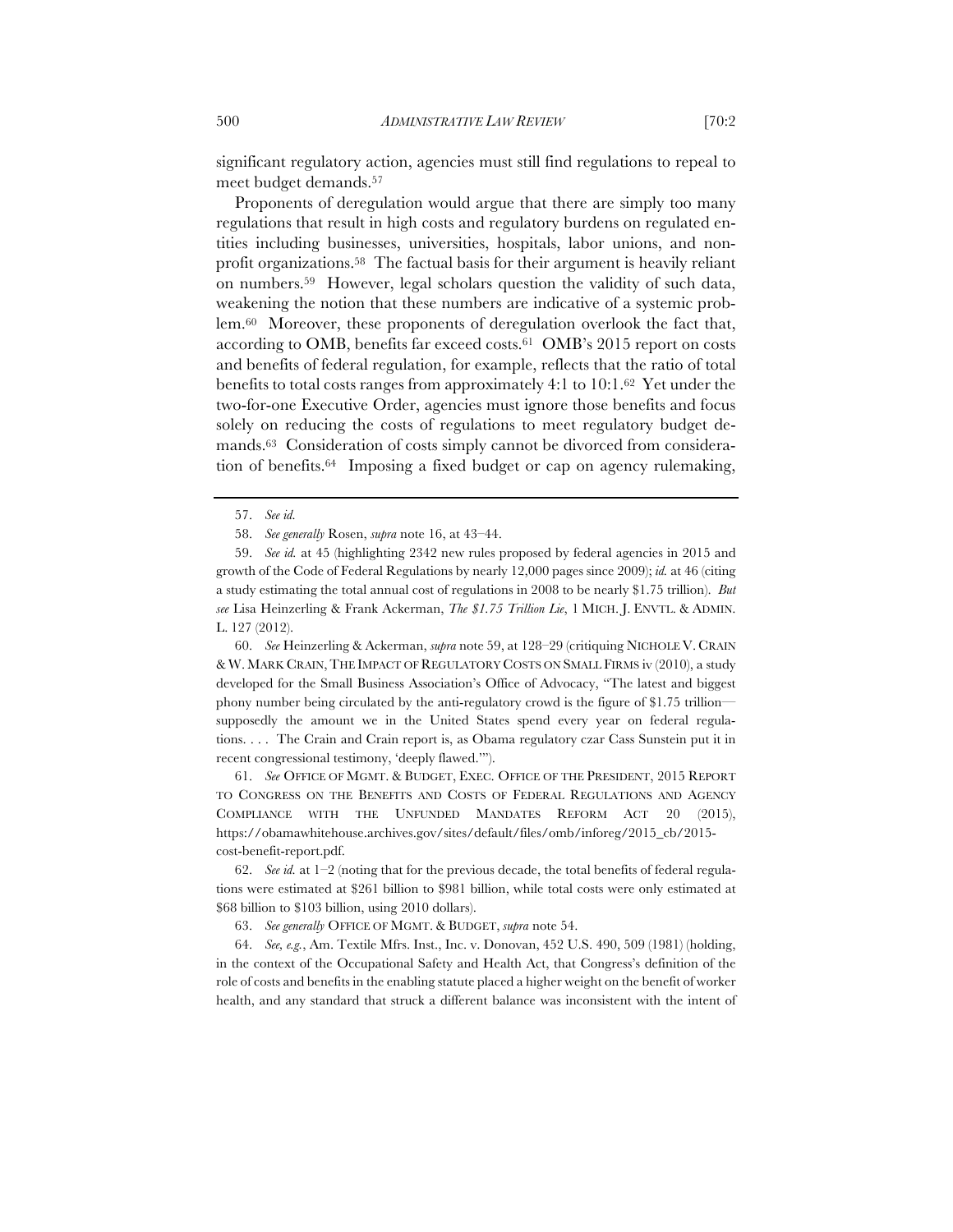with no consideration of lost societal benefits, is a step too far.

## *C. Executive Order 13,777: Deregulation at the Direction of Partial Decisionmakers*

On February 24, 2017, President Trump issued Executive Order 13,777, which requires agencies to create regulatory task forces generally comprised of a regulatory reform officer, the agency regulatory policy officer, and a representative from the agency's central policy office.65 The stated goals of these task forces are not problematic in theory—the Executive Order requires these task forces to serve in a review and advisory capacity consistent with the principles of retrospective review of existing regulations as encouraged by former presidents.66 These task forces are charged with reviewing existing regulations and making recommendations as to which should be repealed, replaced, or modified.67 They are directed to look specifically at those regulations that impact the job market, are no longer relevant or effective, cost more than the benefits they provide, are inconsistent with regulatory reform priorities, and so forth.68 The mission of these task forces seems, on the surface, laudatory.

President Trump's regulatory task forces become problematic and conflict-ridden when their membership is revealed.69 For example, a regulatory team established under DOT includes a top lobbyist on behalf of American Airlines who formerly held executive positions with trade associations representing major airlines and aerospace and defense companies.<sup>70</sup> On March 14, 2017, DOT suspended action on a proposed rule that would have imposed a requirement on airlines to disclose additional information to the public regarding fees—a move that was applauded by a trade organization that represents some of the largest airlines.71 Three months later, on June 26, 2017, a former Senior Vice President for Safety, Security, and Operations at

Congress).

<sup>65.</sup> *See* Exec. Order No. 13,777, 82 Fed. Reg. 12,285 (Feb. 24, 2017).

<sup>66.</sup> *See* Exec. Order No. 13,563, 76 Fed. Reg. 3821 (Jan. 18, 2011).

<sup>67.</sup> *See* Exec. Order No. 13,777, 82 Fed. Reg. at 12,285.

<sup>68.</sup> *See id.* 

<sup>69.</sup> *See* Danielle Ivory & Robert Faturechi, *Secrecy and Suspicion Surround Trump's Deregulation Teams*, N.Y. TIMES (Aug. 7, 2017), https://www.nytimes.com/2017/08/07/business/trumpderegulation-teams-transportation-department.html.

<sup>70.</sup> *See id.*

<sup>71.</sup> *See* Transparency of Airline Ancillary Service Fees, 82 Fed. Reg. 13,572 (Mar. 14, 2017); Justin Sablich, *Trump's Moves on Airline Fees Prompt Transparency Questions*, N.Y. TIMES (Mar. 28, 2017), https://nytimes.com/2017/03/28/travel/donald-trump-impact-of-airlinefees-on-tourism.html.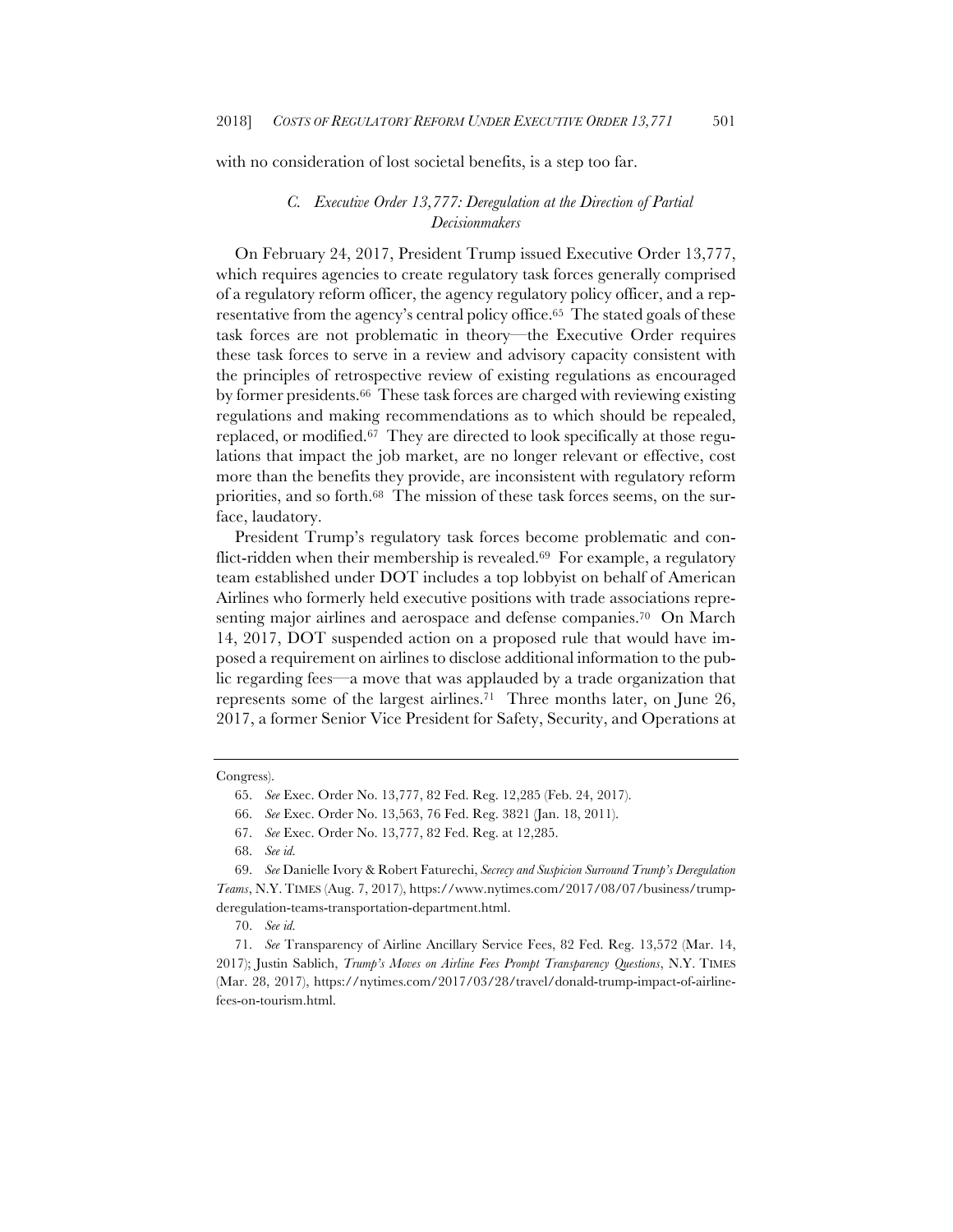that same trade organization was appointed as Deputy Administrator for the Federal Aviation Administration (FAA), a sub-agency of DOT.72 Despite the strong public support for the proposed regulation which would make airline fees more transparent to consumers, DOT issued the indefinite suspension to give the new President's appointees an opportunity to review and consider the proposed action.73 The regulation was ultimately withdrawn on December 14, 2017, with a brief and generic statement indicating that the action was not necessary and the withdrawal is in line with the two-for-one Executive Order.74

Regulatory task forces, led in part by those who formerly represented business entities which new regulations will likely impact, may have an initial priority of changing rulemaking actions that will financially impact the business interests they seek to protect.75 Suspending and withdrawing new regulations is not in alignment with the Executive Order establishing these task forces, which directs them to find existing rules that are outdated or ineffective.76 Having those who previously worked in a regulated industry move into the governmental regulatory sphere may have merit based on their subject-matter expertise. However, when these leaders immediately suspend and then withdraw new regulations it is reasonable to question their motives.77 This potential bias is further pronounced when the new regulations that are put on hold are the ones that directly impact the private entities whose interests these experts most recently represented.<sup>78</sup> Four House members wrote to the Directors of OMB and OIRA expressing concern about the

76. Exec. Order No. 13,777, 82 Fed. Reg. 12,285 (Feb. 24, 2017).

77. *See generally* Rebecca Feldhaus Adams, *DOT Suspends Proposed Rule Requiring Airlines to Show Baggage Fee at Booking*, NPR (Dec. 12, 2017, 6:01 AM), https://www.npr.org/2017/12/12/569960317/dot-suspends-proposed-rule-that-wouldforce-airlines-to-show-baggage-fee-at-book (citing Associated Press reports indicating that trade groups, including Airlines for America where Elwell previously held an executive position, supported the decision to withdraw the regulation because airlines should have the freedom to determine how to market and advertise their products).

78. *See generally* Paul Rose & Christopher J. Walker, *Dodd-Frank Regulators, Cost-Benefit Analysis, and Agency Capture*, 66 STAN. L. REV. ONLINE 9, 14–16 (2013) (discussing the concerns with agency capture and the revolving door phenomena where regulators plan to return to the

<sup>72.</sup> *Daniel K. Elwell, Acting Administrator*, FED. AVIATION ADMIN. (July 21, 2017), https://www.faa.gov/about/key\_officials/elwell.

<sup>73.</sup> Transparency of Airline Ancillary Service Fees, 82 Fed. Reg. at 58,778.

<sup>74.</sup> *Id.*

<sup>75.</sup> *See generally* Danielle Ivory & Robert Faturechi, *The Deep Industry Ties of Trump's Deregulation Teams*, N.Y. TIMES (July 11, 2017), https://www.nytimes.com/2017/07/11/business/the-deep-industry-ties-of-trumps-deregulation-teams.html (discussing multiple Trump appointees' deep industry ties and potential conflicts of interest).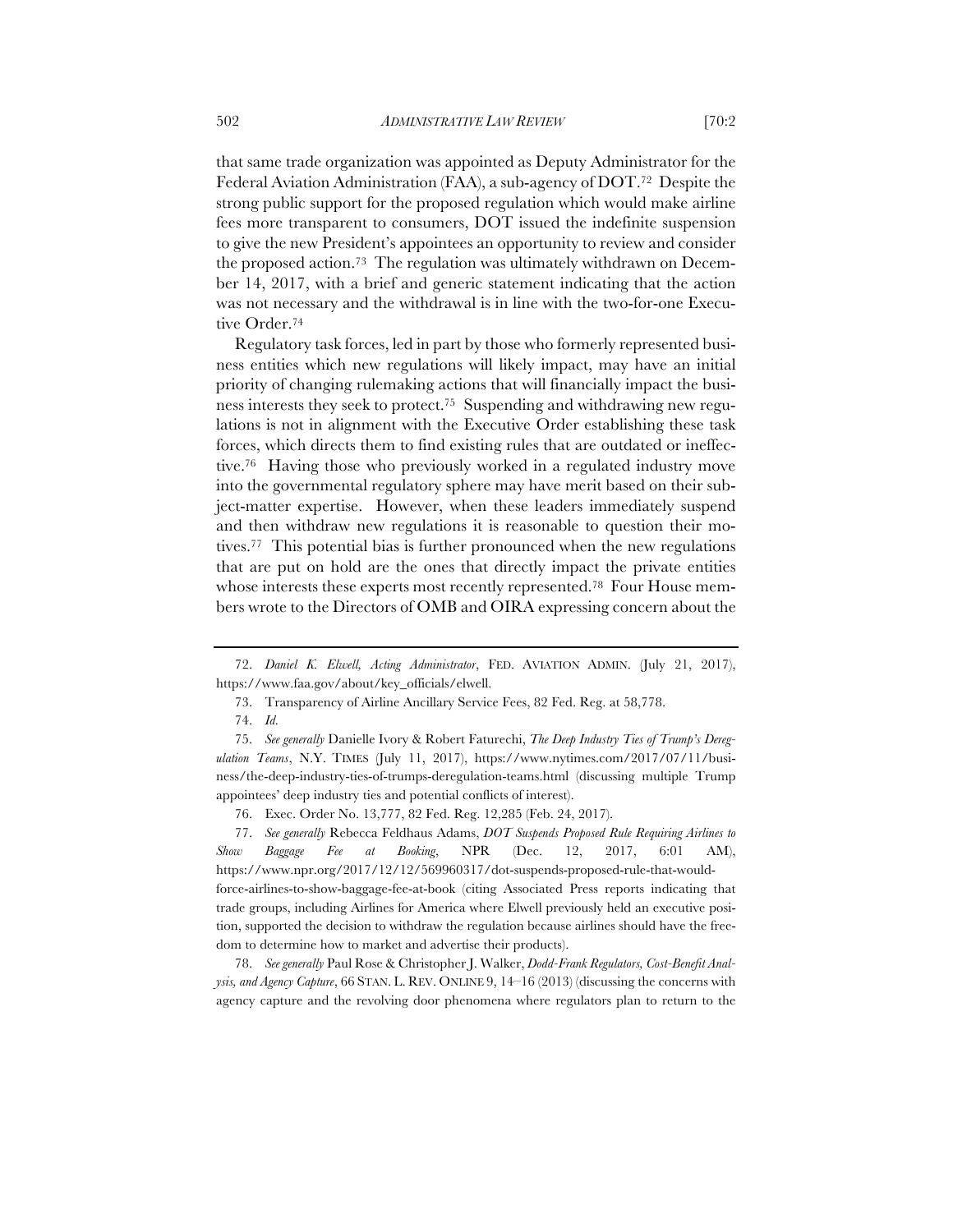lack of transparency with the creation of these task forces.79

# II. THE LEGAL AND PRACTICAL CHALLENGES OF EXECUTIVE ORDER 13,771

### *A. Two-for-One is Unlawful*

The two-for-one Executive Order is unlawful for two reasons: (1) it violates separation of powers principles and is thus unconstitutional; and (2) it imposes arbitrary and capricious standards upon which agencies must rely in exercising rulemaking authority. The Executive Order's legality is being challenged in a lawsuit brought by Public Citizen, Inc., a national non-profit consumer advocacy organization, together with an environmental and public health organization and the Communication Workers of America, AFL-CIO.80 The lawsuit, brought in the United States District Court for the District of Columbia, seeks declaratory and injunctive relief against President Trump, the Director of OMB, and various agency heads.81 While the claims have merit, the plaintiffs' standing to bring these claims is being challenged.<sup>82</sup> The Government asserts that the plaintiffs merely have a generalized grievance with no showing of individualized injury.83

Despite the standing challenges *Public Citizen* faces, on the merits the plaintiffs are on solid ground. The two-for-one Executive Order is unconstitutional because it exceeds the powers conferred upon the President in Article II.84 It is the role of Congress to make laws.85 It was Congress's exercise of

private regulated industry).

<sup>79.</sup> *See* Charles S. Clark, *Democratic Lawmakers Challenge Secrecy of Trump Deregulation Task Forces*, GOV'T EXEC. (Aug. 7, 2017), http://www.govexec.com/oversight/2017/08/democratic-lawmakers-challenge-secrecy-trump-deregulation-task-forces/140052.

<sup>80.</sup> First Amended Complaint for Declaratory Relief and Injunctive Relief, Pub. Citizen, Inc. v. Trump, (D.D.C. Apr. 21, 2017) (NO. 1:17-CV-00253-RDM), 2017 WL 4508646 (challenging the lawfulness of Executive Order 13,771).

<sup>81.</sup> *Id.*, ¶ 1.

<sup>82.</sup> Memorandum of Points and Authorities in Support of Defendants' Motion to Dismiss at 4–9, Pub. Citizen, Inc. v. Trump, (D.D.C. July. 21, 2017), (No. 1:17-CV-00253- RDM), 2017 WL 4508646.

<sup>83.</sup> *See generally* Lujan v. Defs. of Wildlife, 504 U.S. 555, 555, 560 (1992) (stating that in order to support standing and survive a motion for summary judgment, plaintiffs bear the burden of showing that they "'suffered an injury in fact'—an invasion of a legally protected interest which is (a) concrete and particularized . . . and (b) 'actual or imminent,' not 'conjectural' or 'hypothetical'").

<sup>84.</sup> U.S. CONST. art. II, § 3 (providing that the President "shall take Care that the Laws be faithfully executed," not that the President has the authority to make law).

<sup>85.</sup> U.S. CONST. art I, § 8.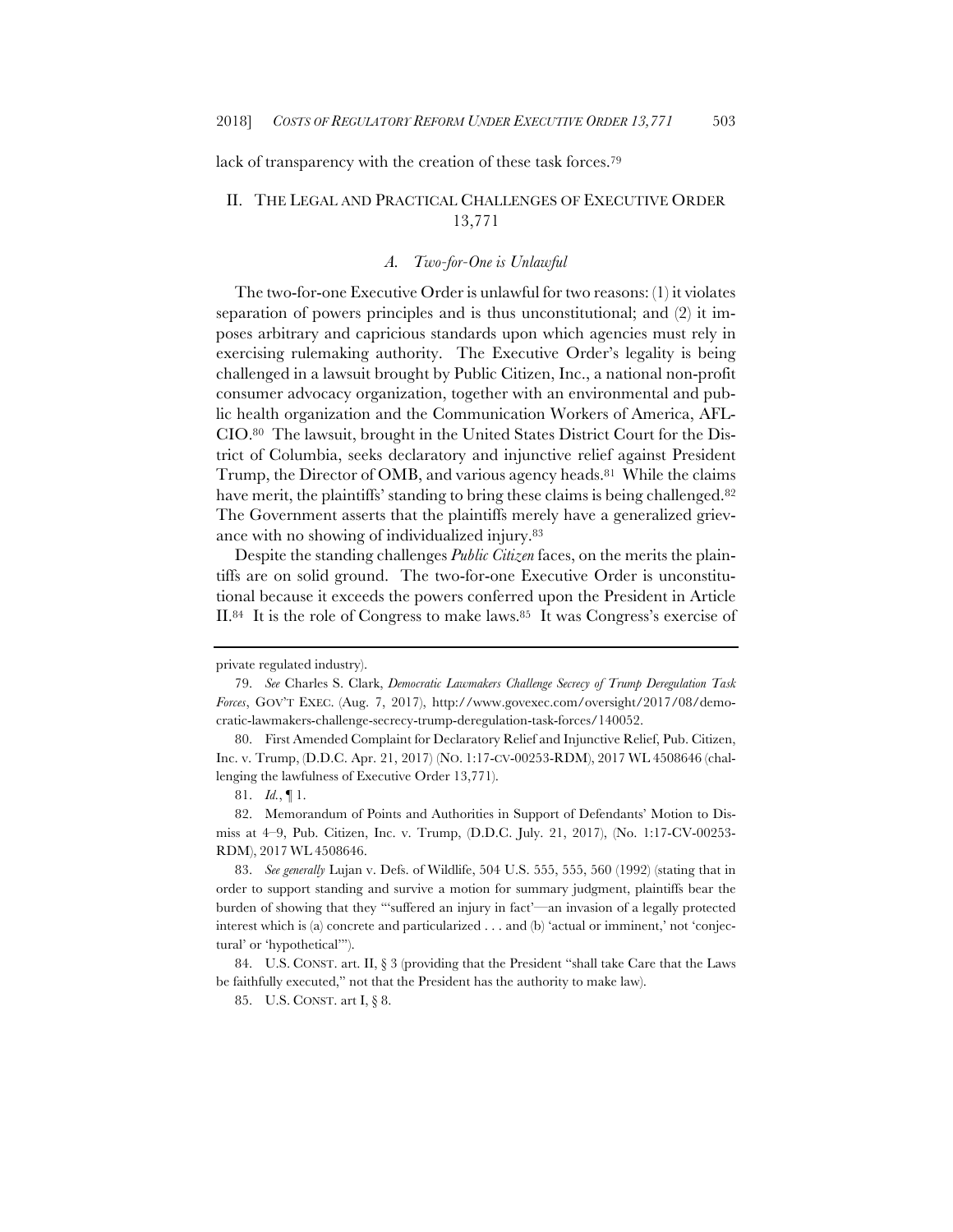legislative authority that resulted in the passage of the APA in 1946.<sup>86</sup> Nothing in the APA's procedural requirements establishes that agencies must eliminate two regulations for each new regulation issued, as the two-for-one Executive Order mandates.87 Establishing such an onerous requirement was not contemplated in the APA and falls outside the presidential power.<sup>88</sup> Only Congress has the authority to add such a requirement via legislation.89 In *Vermont Yankee Nuclear Power Corp. v. Natural Resources Defense Council, Inc.*,90 the Court reasoned that it was Congress's intent that agencies, and not the courts, have the discretion to determine when additional procedures should be followed.91 This is in the same vein, except here the additional procedural requirements are being imposed by way of Executive Order of the President.92

The APA imposes an arbitrary and capricious standard for the courts to use when determining whether a rule is lawful.<sup>93</sup> Decisionmaking that is based on factors that Congress did not intend for the promulgating agency to consider is generally arbitrary and capricious, and is thus unlawful.94 In applying the arbitrary and capricious test, courts look to three factors: (1) whether there is sufficient evidence in the record to support the factual conclusions on which the rule is based; (2) whether the policy conclusions underlying the rule are rational and reasonable; and (3) whether the agency has sufficiently set forth the factual basis for its policy conclusions.95 These factors apply not only to new rulemaking actions, but also to deregulatory actions such as those that are now required to comply with the two-for-one Executive Order.96 On its face, the two-for-one Executive Order directs regulatory agencies to rely on elements outside of what Congress intended, falling squarely within the meaning of arbitrary and capricious. In order to

<sup>86.</sup> *See generally* 5 U.S.C. §§ 551–559, 701–706 (2012).

<sup>87.</sup> *See generally id.*

<sup>88.</sup> U.S. CONST. art. II.

<sup>89.</sup> *See* 5 U.S.C. § 559 (stating that any attempt to supplant the Administrative Procedure Act (APA) must be explicit and must be attained by modifying the statute).

<sup>90.</sup> 435 U.S. 519 (1978).

<sup>91.</sup> *Id.* at 546 (holding that courts cannot establish additional procedures not provided for in the APA in reliance on separation of powers principles).

<sup>92.</sup> *See generally* Exec. Order No. 13,771, 82 Fed. Reg. 9339 (Jan. 30, 2017).

<sup>93.</sup> 5 U.S.C. § 706(2)(A).

<sup>94.</sup> Motor Vehicle Mfrs. Ass'n of U.S., Inc. v. State Farm Mut. Auto. Ins. Co., 463 U.S. 29, 43 (1983).

<sup>95.</sup> LUBBERS, *supra* note 7, at 425.

<sup>96.</sup> *See, e.g.*, *State Farm*, 463 U.S. at 30 (holding that an agency rescinding a regulation must provide a reasoned analysis and a satisfactory explanation based on examination of relevant data to support its action).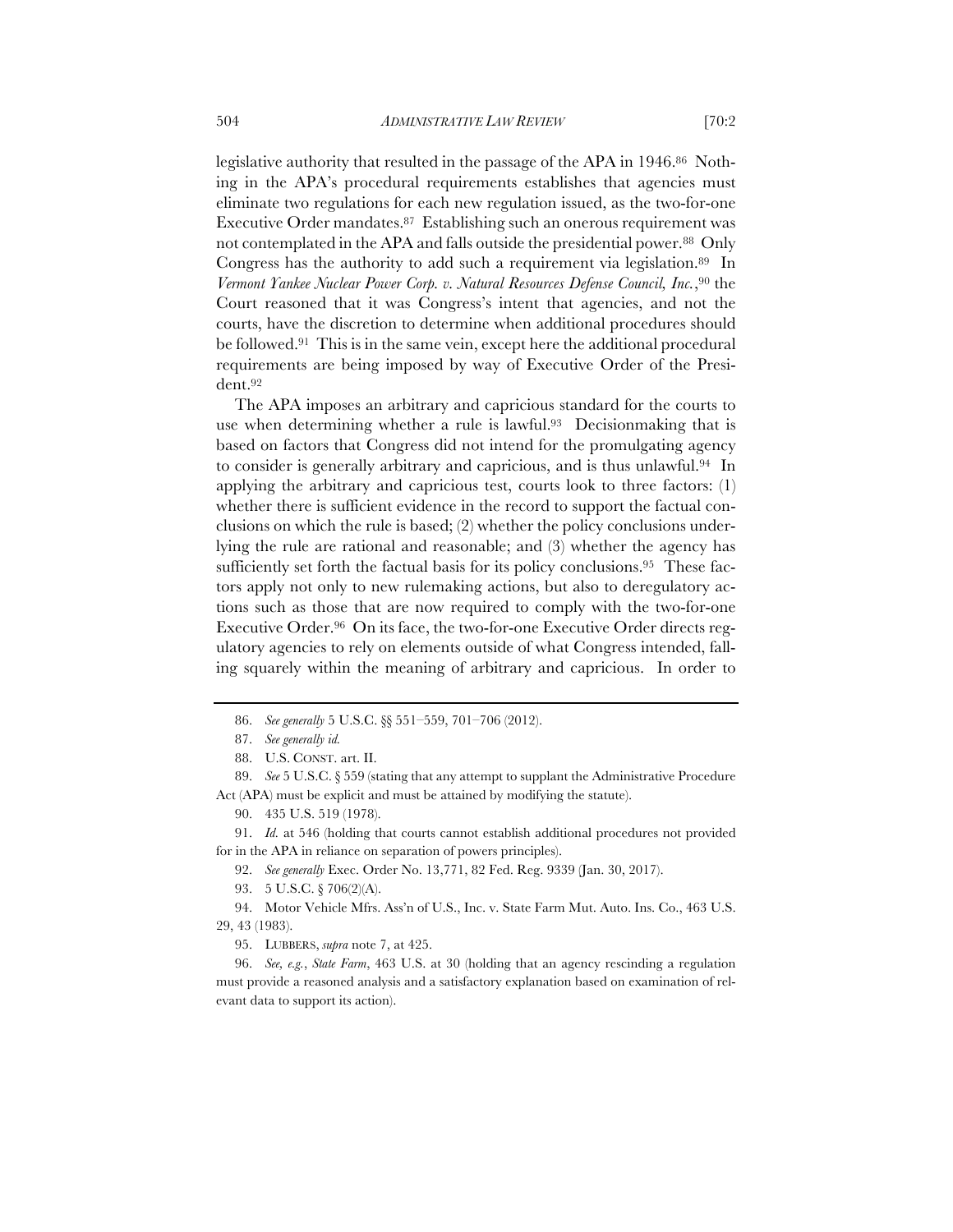avoid arbitrary and capricious legal challenges, an agency promulgating a new regulation must be able to sufficiently describe why two regulations are no longer necessary and are now justifiably worthy of repeal.97

### *B. The Practical Impact of Executive Order 13,771 on Agencies and Society*

The President does have the authority to advance his own regulatory agenda and to set the direction of administrative policymaking.98 However, the two-for-one Executive Order is flawed because it violates established law and requires agencies to delay, weaken, or withhold regulations that implement safeguards to protect society in a variety of ways.<sup>99</sup> It effectively halts all proposed regulations that were not finalized before January 20, 2017, until two deregulatory offsets are identified.<sup>100</sup> This result strengthens the concern that the rulemaking process has become ossified.101 Further, while courts have largely been identified as the primary contributors of ossification,102 the two-for-one Executive Order shifts that critique to the White House.

An example of a rule that has come to a halt is the FDA's proposed rule, published on January 23, 2017, that would regulate a carcinogenic compound found in smokeless tobacco products.103 The FDA proposed to take action to establish a limit of N-nitrosonornicotine (NNN) in finished smokeless tobacco products because NNN is a "potent carcinogenic" and significantly contributes to an increased risk of cancer among smokeless tobacco users.104 With scientific evidence that the NNN compound was causing oral cancer among users of smokeless tobacco, the FDA determined that passage

102. *See generally id.* at 1494.

<sup>97.</sup> *See generally id.*

<sup>98.</sup> *See generally* Elena Kagan, *Presidential Administration*, 114 HARV. L. REV. 2245, 2335 (2001) (explaining that the President is likely to take into account the general public when setting the direction of administrative policymaking because he is elected by the general public).

<sup>99.</sup> *See* Scott Slesinger & Robert Weissman, *Ordering Agencies to Violate the Law*, REG. REV. (June 27, 2017), https://www.theregreview.org/2017/06/27/slesinger-weissman-orderingagencies-violate-law.

<sup>100.</sup> *See* OFFICE OF MGMT. & BUDGET, *supra* note 47.

<sup>101.</sup> *See generally* Richard J. Pierce, Jr., *Rulemaking Ossification Is Real: A Response to Testing the Ossification Thesis*, 80 GEO. WASH. L. REV. 1493, 1493 (2012) (explaining that ossification refers to how the notice-and-comment rulemaking process has become unduly lengthy and burdensome on agency resources).

<sup>103.</sup> Tobacco Product Standard for N-Nitrosonornicotine Level in Finished Smokeless Tobacco Products, 82 Fed. Reg. 8004 (proposed Jan. 23, 2017) (to be codified at 21 C.F.R. pt. 1132).

<sup>104.</sup> *Id.* at 8004.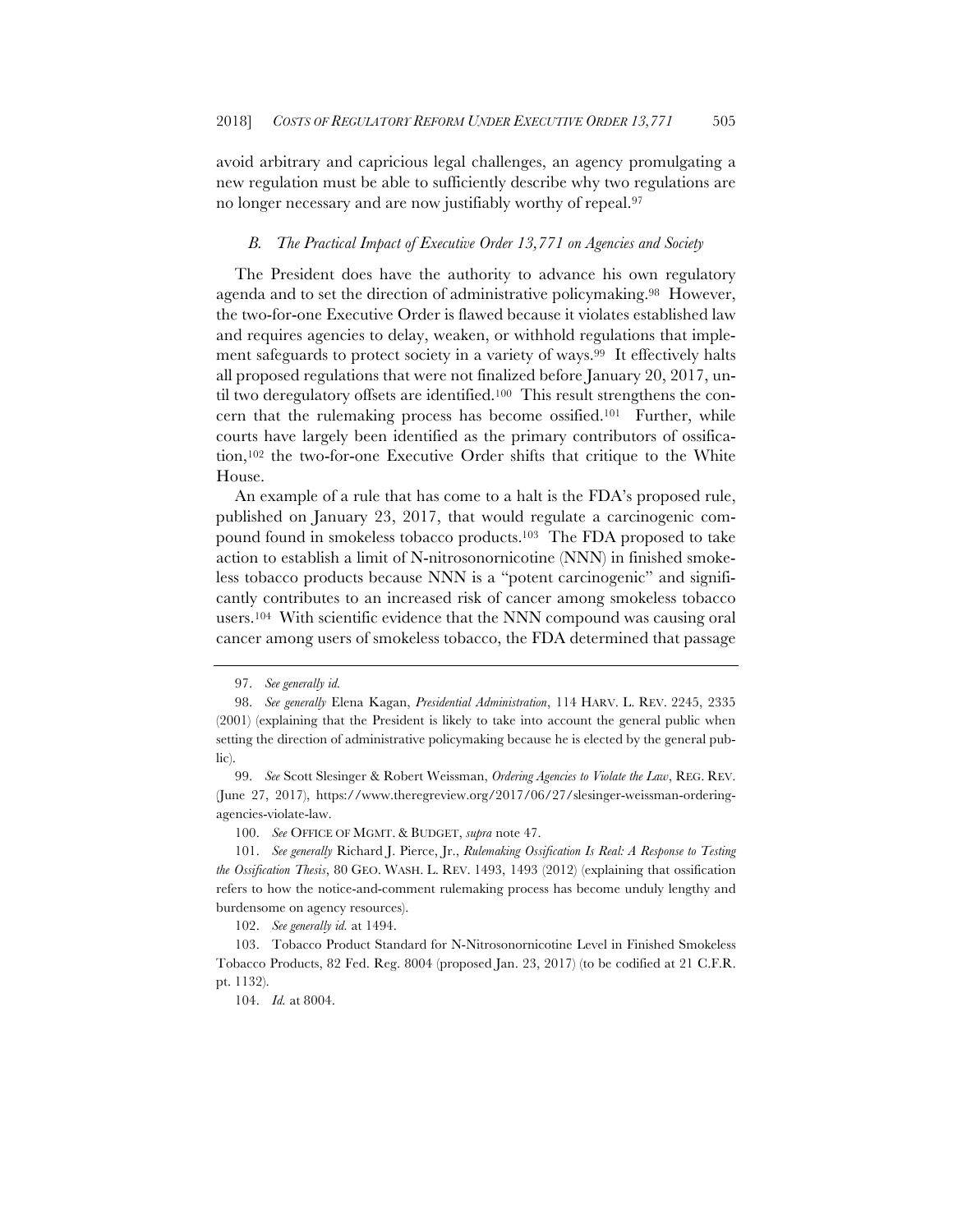of the regulation would significantly reduce morbidity associated with oral cancer.105 Now, the FDA must arbitrarily and capriciously hold this rulemaking action in abeyance until the agency can identify two regulations that have already been deemed necessary to sacrifice.<sup>106</sup> In order to promulgate the NNN rule, the two rules on the chopping block could conceivably be wholly unrelated to a rule limiting a carcinogen in a tobacco product.<sup>107</sup> In the meantime, the FDA is in a holding pattern that represents a "shadow regulatory process" where the public is often unaware of what is taking place behind the scenes while the rulemaking is on hold.108

In addition to compromising rulemaking actions by subjecting them to delay, the two-for-one Executive Order serves as a deterrent to agencies that are now more likely to withhold rulemaking actions they would have otherwise pursued to avoid the daunting task of identifying two regulations for repeal as a tradeoff.109 For example, in the fall of 2016 the FDA announced plans to update regulations related to computer tomography (CT) X-ray systems.110 Specifically, the FDA announced it would propose a regulation to

107. *Id.*

108. *See, e.g.*, Cheryl Bolen, *Judge Questions 'Shadow' Process in Challenge to Regulatory Order*, BLOOMBERG BNA (Aug. 10, 2017), https://www.bna.com/judge-questions-shadown73014463018 (describing the additional process agencies have to go through behind the scenes to identify rules to repeal, beyond the standard notice-and-comment rulemaking process); Diane Carman, *Federal Judge Sees 'Shadow Regulatory Process' Under Trump's 'Two-For-One' Executive Order*, EARTHJUSTICE (Aug. 14, 2017), https://earthjustice.org/blog/2017-august/federal-court-hears-arguments-challenging-president-trump-s-illegal-two-for-one-executive-order; Michael Macagnone, *Enviros Urge DC Judge To Nix Trump's 2-for-1 Order*, LAW360 (Aug. 10, 2017), https://www.law360.com/articles/953201/enviros-urge-dc-judge-to-nixtrump-s-two-for-one-order.

109. *See generally* Danny Vinik, *Under Trump, Regulation Slows to a Crawl*, POLITICO (June 7, 2017, 5:06 AM), https://www.politico.com/agenda/story/2017/06/07/trump-regulationslowdown-000446 (stating the two-for-one Executive Order is impacting some industries awaiting regulations that have yet to come to fruition).

110. FOOD & DRUG ADMIN., RIN 0910-AH03, UNIFIED AGENDA, RADIOLOGY DEVICES; DESIGNATION OF SPECIAL CONTROLS FOR THE COMPUTED TOMOGRAPHY X-RAY SYSTEM (2016), https://www.reginfo.gov/public/do/eAgendaViewRule?pubId=201610&

<sup>105.</sup> *Id.* at 8005 (estimating that thousands of newly diagnosed cases of oral cancer and oral cancer deaths would be prevented within 20 years of implementing these standards, resulting in nearly 15,200 life years gained).

<sup>106.</sup> Brief of Public Health Law Center et al. as Amici Curiae in Support of Plaintiffs' Motion for Summary Judgment at 9, Pub. Citizen, Inc. v. Trump, (D.D.C. May 23, 2017) (No. 1:17-CV-00253-RDM), 2017 WL 4508646 (explaining that the FDA is being forced to comply with requirements outside of what is specified in its enabling statute, despite the fact that the agency has determined that the tobacco product standard at issue is apposite to public health).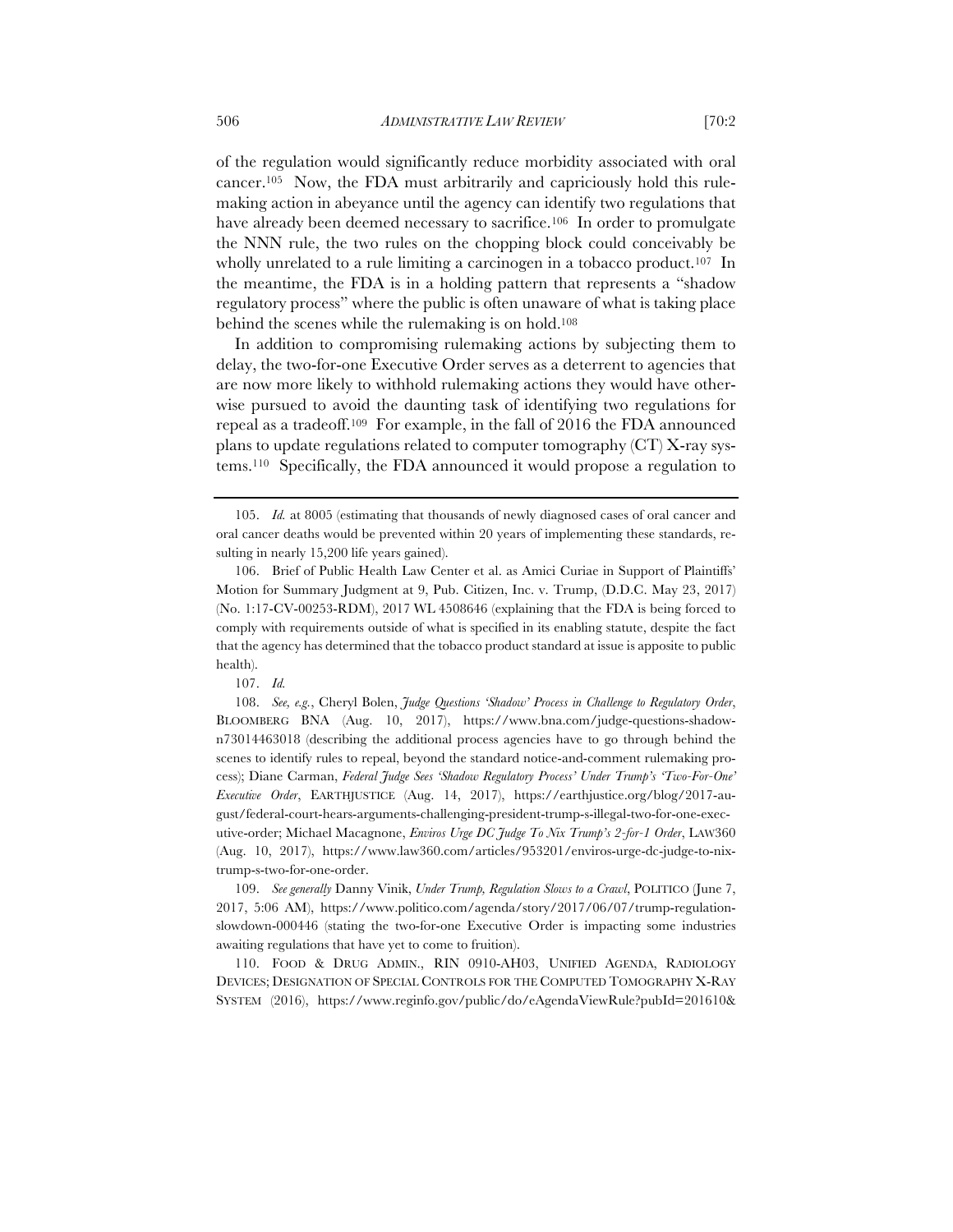ensure that CT X-ray devices remain a safe and effective means of diagnostic study, considering the possible risks associated with such technology.<sup>111</sup> Since the FDA designated this proposed regulation as "economically significant," it may not come to fruition unless two existing regulations can be identified for repeal as offsets.112

### III. MANAGING REGULATORY REFORM CAUTIOUSLY AND REASONABLY

### *A. Forceful Deregulation is Imprudent*

President Trump's direction requiring deregulation is deeply misguided and impractical to manage. In addition to being unlawful and seriously hindering administrative agencies from promulgating necessary regulations, the two-for-one Executive Order will place additional burdens on businesses by undermining regulatory uniformity.113 In the absence of federal regulation and where preemption is not a legal barrier, state and local governments could have an opportunity to establish distinct and potentially conflicting regulatory standards with which businesses would be obligated to comply.114 The lack of uniformity could significantly impact companies doing business in multiple jurisdictions that would then be required to adjust business practices accordingly to remain compliant and competitive.115 This impact is counter to the Executive Order's intended purpose of alleviating regulatory burdens.116

The National Highway Traffic Safety Administration (NHTSA), a subagency of DOT, as an example, establishes federal motor vehicle safety standards, including child restraint performance standards, with the goal of

RIN=0910-AH03.

<sup>111.</sup> *Id.* (describing the risks to include burns, skin reddening, hair loss, sterility, and radiation poisoning).

<sup>112.</sup> *See generally* Exec. Order No. 13,771, 82 Fed. Reg. 9339 (Jan. 30, 2017).

<sup>113.</sup> *See supra* Part II.

<sup>114.</sup> *See, e.g.*, Richard J. Pierce, Jr., *Regulation, Deregulation, Federalism, and Administrative Law: Agency Power to Preempt State Regulation*, 46 U. PITT. L. REV. 607, 636 (1985) (explaining that courts are likely to uphold state regulatory action where Congress has not explicitly preempted the relevant issue and where the state action does not conflict with federal regulatory requirements).

<sup>115.</sup> *See* C. Boyden Gray, *Regulation and Federalism*, 1 YALE J. REG. 93, 93 (1983) (asserting that uniformity in regulations at the federal level may be necessary where interstate commerce is concerned).

<sup>116.</sup> *See generally* Exec. Order No. 13,771, 82 Fed. Reg. at 9339 (stating it is important to reduce the cost of compliance with federal regulations).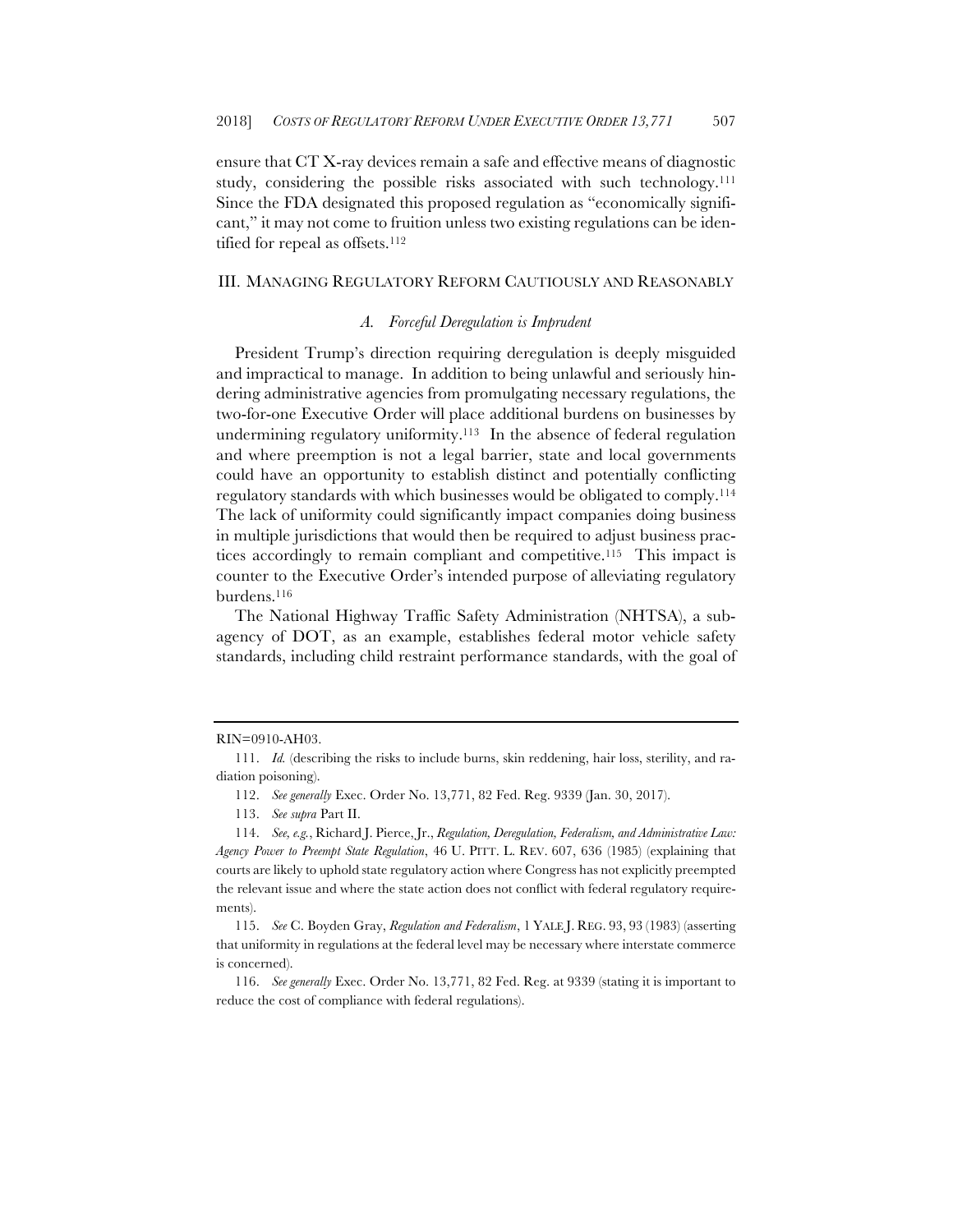reducing traffic accident-related death and injury.117 On February 27, 2012, NHTSA issued a final rule amending the federal motor vehicle safety standard to expand the applicability of child restraint systems to include children weighing up to eighty pounds, imposing safety standards to a weight range that was previously unregulated.118 The rule also amended the safety standard to include the use of a test dummy representative of a ten-year-old child for compliance testing purposes.119 This rulemaking was the culmination of nearly twelve years of effort.

In 2000 NHTSA began a lengthy endeavor seeking the creation of a child test dummy between six-to-twelve-years-old for crash testing purposes which was followed by supportive legislation, substantial research, and multiple rulemaking proposals, ultimately resulting in the promulgation of the February 27, 2012, Final Rule.120 This rulemaking involved a significant expenditure of resources, and through multiple proposed rulemakings, sought public comment from product manufacturers and other key stakeholders. NHTSA's efforts on this action highlight a key feature of the APA—public participation in the rulemaking process.121 The public process afforded by the APA in this instance allowed manufacturers of child restraint systems to provide public comment and be prepared for the new regulatory standard which would ultimately require them to modify their product-design specifications.122

120. *Id.* at 11,627 (implementing Anton's Law, Pub. L. No. 107-38, 116 Stat. 2772 (2002), which directed the National Highway Traffic Safety Administration to develop and study a test dummy representing a ten-year-old child for child restraint testing purposes, and to initiate rulemaking action within one year of evaluating the test dummy); Federal Motor Vehicle Safety Standards (FMVSS), Child Restraint Systems; Hybrid III 10-Year-Old Child Test Dummy, 75 Fed. Reg. 71,648 (proposed Nov. 24, 2010) (responding to comments and supplementing the Jan. 23, 2008 Supplemental Notice of Proposed Rulemaking (NPRM)); FMVSS, Child Restraint Systems; Anthromorphic Test Devices (Hybrid III 10-Year-Old and Hybrid III 6-Year-Old Child Dummies), 73 Fed. Reg. 3901 (proposed Jan. 23, 2008) (responding to comments and supplementing the Aug. 31, 2005 NPRM); FMVSS, Child Restraint Systems, 70 Fed. Reg. 51,720 (proposed Aug. 31, 2005) (seeking to expand child restraint systems for children up to eighty pounds and require that booster seats and other child restraint systems meet established performance criteria developed using a crash test dummy representative of a ten-year-old child).

<sup>117.</sup> 49 U.S.C. § 30,101 (2012).

<sup>118.</sup> Child Restraint Systems; Hybrid III 10-Year-Old Child Test Dummy, 77 Fed. Reg. 11,626 (Feb. 27, 2012) (codified at 49 C.F.R. pt. 571) (regulating the sixty-five to eighty-pound weight range for the first time).

<sup>119.</sup> *Id.*

<sup>121.</sup> 5 U.S.C. § 553 (2012).

<sup>122.</sup> *See generally id.*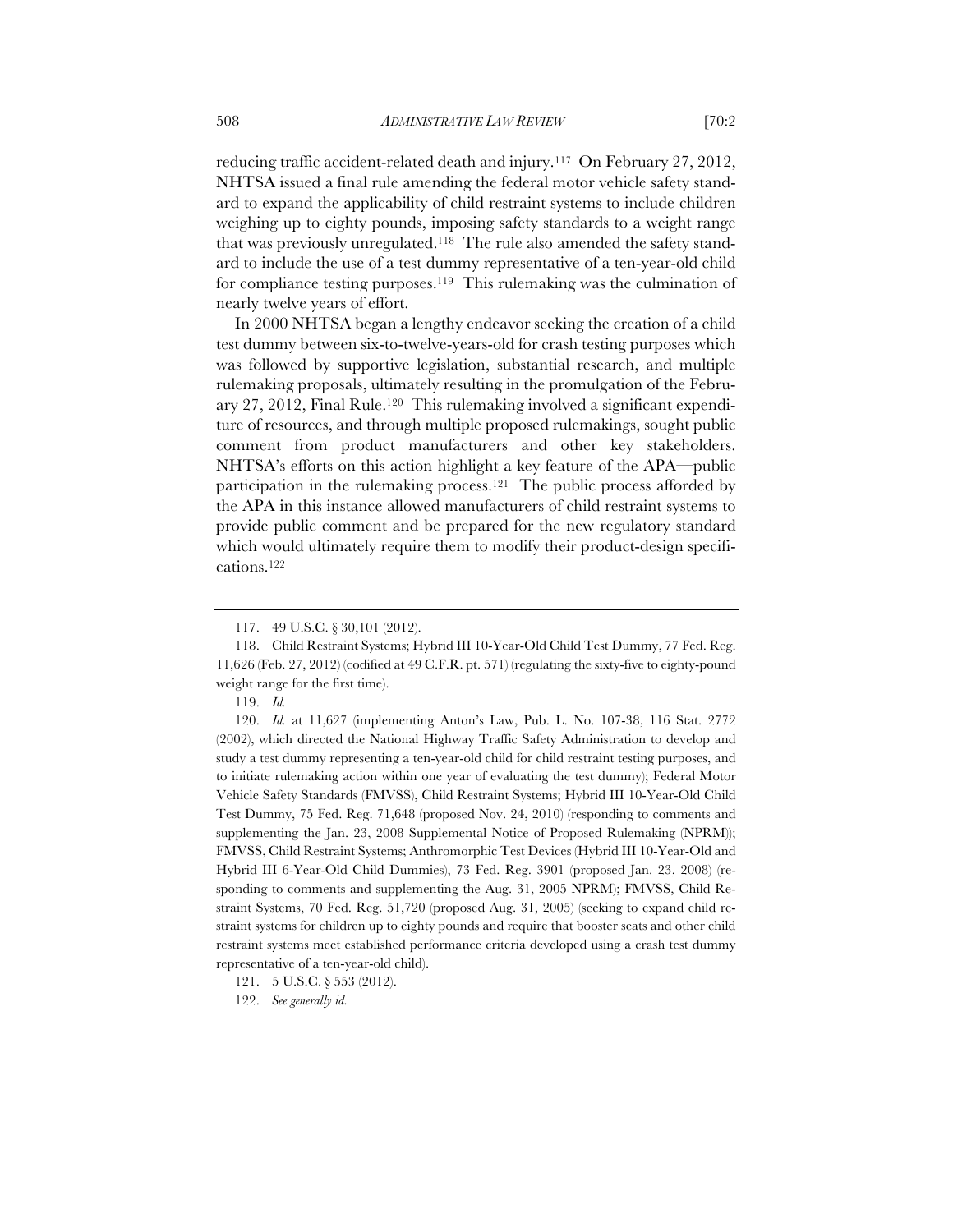This regulatory structure and process provides a case study demonstrating the potential regulatory consistency problems that the two-for-one mandate might impose. Hypothetically, if the regulatory standard for child restraint systems established in 2012 were repealed under the mandate, it is possible states would be preempted from regulating in this area. In the case of safety standards for child restraint systems, the enabling statute provides that while a motor vehicle safety standard is in effect, states can establish the same standards or higher standards.<sup>123</sup> The federal regulation thus establishes the minimum requirements.124 Since it takes a rulemaking effort to eliminate an existing regulation with supporting rationale from the promulgating agency, states could be preempted from enforcing a different standard than the standard the agency chose to apply—in this example, no standard.125 Thus, safety standards for restraint systems designed for children in the sixty-five to eighty-pound weight range could potentially cease to exist.126

Procedurally, the repeal of any existing regulation must follow the noticeand-comment rulemaking process and is subject to judicial review.127 If the NHSTA safety standard for children in the sixty-five to eighty-pound weight range were identified for repeal under the two-for-one mandate, it might not survive a legal challenge. As discussed above there are three primary factors that are generally relied upon by the courts in reviewing an arbitrary and capricious challenge.128 In order to repeal this rule lawfully, DOT would have to provide sufficient evidence to support a factual conclusion that the rule is no longer justified and sufficiently set forth the factual basis for its rational and reasonable policy conclusions.129 Agencies have an uphill battle ahead with any future rulemaking actions while the two-for-one Executive Order is in effect.

Putting aside the legal issues associated with preemption and surviving judicial review under the two-for-one Executive Order, eliminating federal regulations threatens uniformity where there are common goals across jurisdictional lines. For example, where there is a common goal to ensure child passenger safety, and when significant federal resources have been dedicated to determining the safest course of action, it is difficult to justify the possibility

<sup>123.</sup> 49 U.S.C. § 30,103(b)(2) (2012) (providing that a state may enforce a standard identical to a standard in effect under this authority).

<sup>124.</sup> *Id.*

<sup>125.</sup> *See generally id.*

<sup>126.</sup> *See generally* 49 C.F.R. § 571 (2016).

<sup>127.</sup> *See* Motor Vehicle Mfrs. Ass'n of U.S., Inc. v. State Farm Mut. Auto. Ins. Co., 463 U.S. 29, 30 (1983).

<sup>128.</sup> *See* LUBBERS, *supra* note 7, at 425.

<sup>129.</sup> *See generally id.*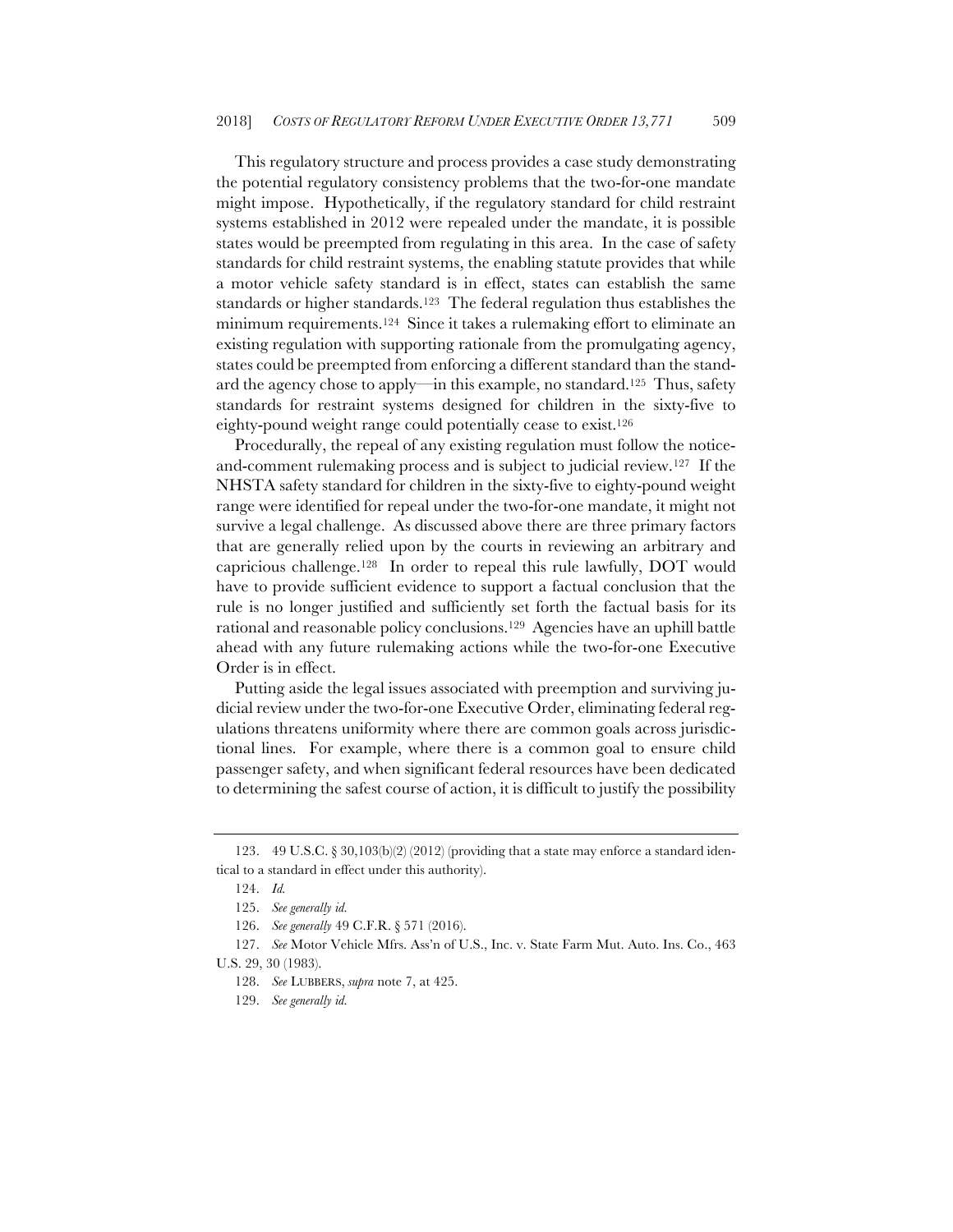of multiple states and local governments promulgating different standards.130 Furthermore, businesses with multi-state consumers stand to suffer harm if state and local governments begin regulating.131

Consider Graco—a manufacturer of child restraint systems and an active commenter in the rulemaking process resulting in a regulatory standard for child restraint systems for the sixty-five to eighty-pound weight range—for example.132 If that safety regulation was repealed, all of the time, effort, and resources Graco invested to be compliant would be lost.133 Graco, among many other competitors, would have to modify business practices to comply with potentially fifty different state regulatory safety standards, or more if subdivisions of a state begin regulating. While the federal regulatory process under the APA is public, transparent, and allows for manufacturers such as Graco to comment on the proposed rulemaking action, the rulemaking processes of various state and local governments would be much more burdensome for manufacturers to track and keep up with. Deregulating at the federal level in a two-for-one fashion is akin to taking two steps backward in terms of uniformity and standardization.

# *B. Recommendation: Require Recurring Review and Fiscal Accountability of Agency Regulations*

While historically there has been an effort to review and improve existing regulations, past reform efforts led by the legislative and executive branches have focused more narrowly on new regulations with less attention to ensuring that existing regulations effectively accomplished what they sought to achieve.134 Every administration since President Carter has called for retrospective review in one form or another, suggesting that historical attempts to

<sup>130.</sup> *See generally* Pierce, *supra* note 114, at 655 (explaining that the federal government has a comparative advantage over states, especially smaller states, in terms of expertise and resources to dedicate toward regulatory work).

<sup>131.</sup> *See* Susan Bartlett Foote, *Beyond the Politics of Federalism: An Alternative Model*, 1 YALE J. REG. 217, 220 (1984) (explaining that regulations imposing costs on manufacturers are inappropriate when they interfere with goods produced for national distribution).

<sup>132.</sup> Child Restraint Systems, Hybrid III 10-Year-Old Child Test Dummy, 77 Fed. Reg. 11,626, 11,626, 11,635, 11,642–43 (Feb. 27, 2012) (codified at 49 C.F.R. pt. 571).

<sup>133</sup>*. See generally* Sam Batkins & Ike Brannon, *Five Guiding Thoughts for Regulatory Reform in the Next Administration*, REG., Winter 2016–2017, at 32 (discussing the concerns associated with sunken costs and asserting that rolling back regulations actually has the potential to harm businesses by allowing new competitors to enter the market with lower cost requirements).

<sup>134.</sup> *See Federal Regulation: A Review of Legislative Proposals, Part II: Hearing Before the S. Comm. on Homeland Sec. & Gov't Affairs*, 112th Cong. 232 (2011) (statement of Susan E. Dudley, Director, The George Washington University Regulatory Studies Center).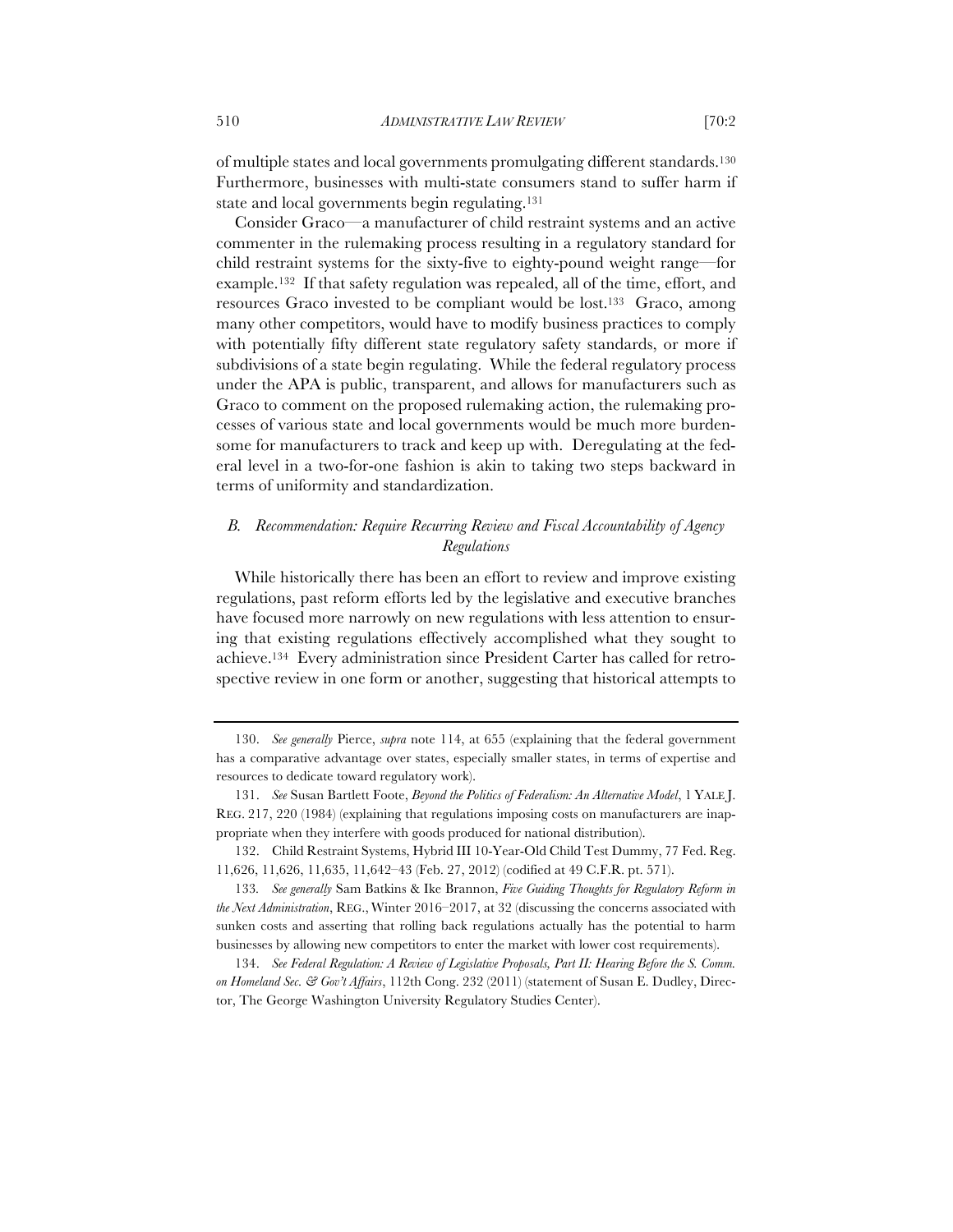promote such review have not been very effective.135 A prudent approach to achieving regulatory reform is to promote regulatory responsibility by requiring agencies to continue engaging in retrospective review similar to what was established by way of Executive Order 13,563.136 Rather than encouraging or promoting retrospective review, this recommendation proposes requiring agencies to establish a cyclical review process whereby existing regulations are reviewed for continued relevance and effectiveness. This is similar to a recommendation made by eight former OIRA administrators who participated in a roundtable discussion on September 8, 2016, in Washington, D.C., to discuss recommendations for improving the regulatory review process.137 But again, the recommendation of the former OIRA administrators focused on imposing retrospective review requirements on new significant rules.138 Requiring agencies to not only include provisions for retrospective review for new rules, but also to develop a plan for existing rules, may be worthwhile to support the continuation of existing regulations.

As part of the annual regulatory plan,<sup>139</sup> agencies could hypothetically be required to identify a percentage (e.g., no less than ten percent) of existing regulations that will be thoroughly reviewed in the upcoming year for: (1) substantive continued necessity, and for significant rules;<sup>140</sup> $(2)$  fiscal accountability requiring the agency to prepare a renewed economic impact analysis as a check on the initial analysis provided at the rulemaking stage. Where the initial economic impact analysis was significantly over- or under-stated at the time of initial rulemaking resulting in an undue burden on any entity, the agency could be required to either (a) justify the continued need for the rule, or (b) begin the notice-and-comment process to rescind or substantively modify the rule as necessary. Such analyses could be forwarded to OIRA,

138. *Id.* at 1, 8–9.

<sup>135.</sup> *See* INST. FOR POLICY INTEGRITY, STRENGTHENING REGULATORY REVIEW: RECOMMENDATIONS FOR THE TRUMP ADMINISTRATION FROM FORMER OIRA LEADERS 1, 3, 8 (2016), http://policyintegrity.org/files/publications/RegulatoryReview\_Nov2016.pdf.

<sup>136.</sup> Exec. Order No. 13,563, 76 Fed. Reg. 3821 (Jan. 18, 2011).

<sup>137.</sup> *See* INST. FOR POLICY INTEGRITY, *supra* note 135, at 8–9 (recommending that President Trump instruct agencies to develop measures and metrics to assess the effectiveness of each new economically significant regulation, which should be identified in the preamble for each new rule and subject to Office of Information and Regulatory Affairs (OIRA) examination).

<sup>139.</sup> Exec. Order No. 12,866, 58 Fed. Reg. 51,735 (Sept. 30, 1993) (requiring agencies to develop a regulatory plan, which is to be submitted to OIRA as part of the Unified Regulatory Agenda with a description of each agency's most substantial regulatory priorities for the fiscal year).

<sup>140.</sup> *Id.* (defining "significant regulatory action" as, e.g., one that has an annual economic impact of \$100 million or more, one that raises novel legal policy issues, etc.).